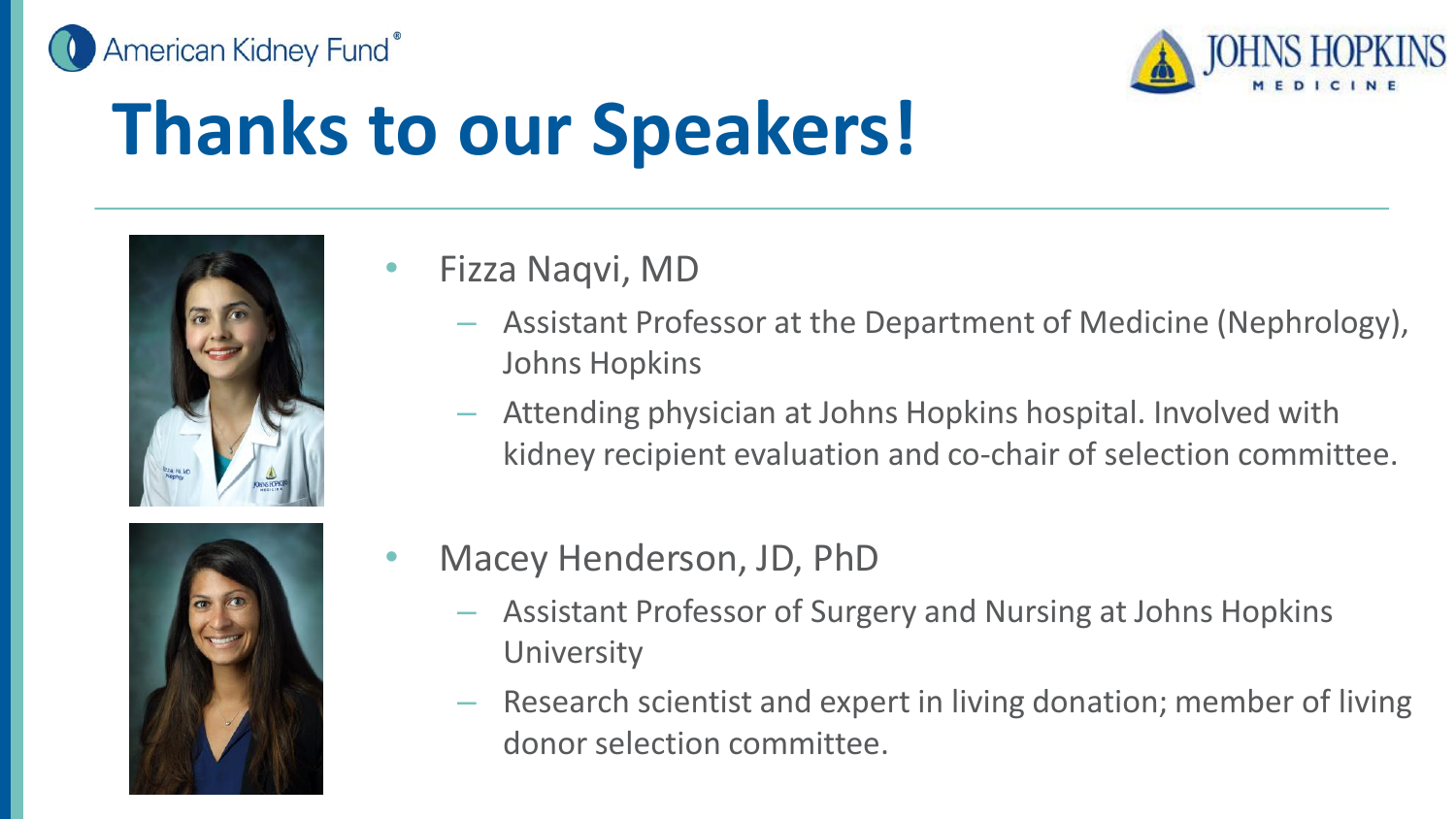



#### **The transplant evaluation, waiting list, and more – how to prepare for a kidney transplant**

Fizza Naqvi, MD Macey Henderson, JD, PhD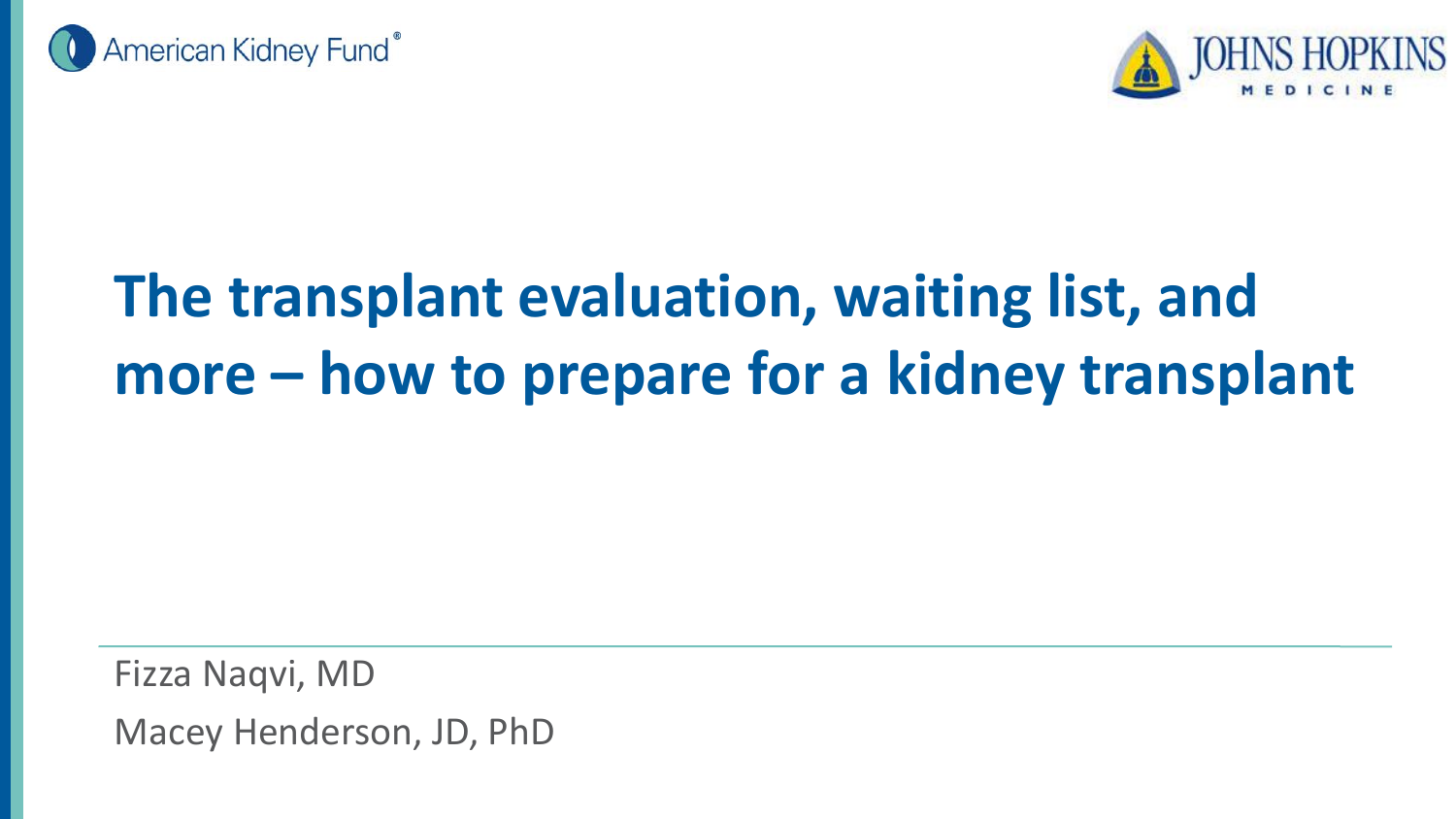

#### **Introduction**

- Kidney transplant is the treatment of choice for late stage chronic kidney disease (CKD) or end stage renal disease (ESRD).
- For most (not all) patients, transplant can restore a healthy, productive life.
- The effects of CKD/ESRD can persist in patients despite transplant.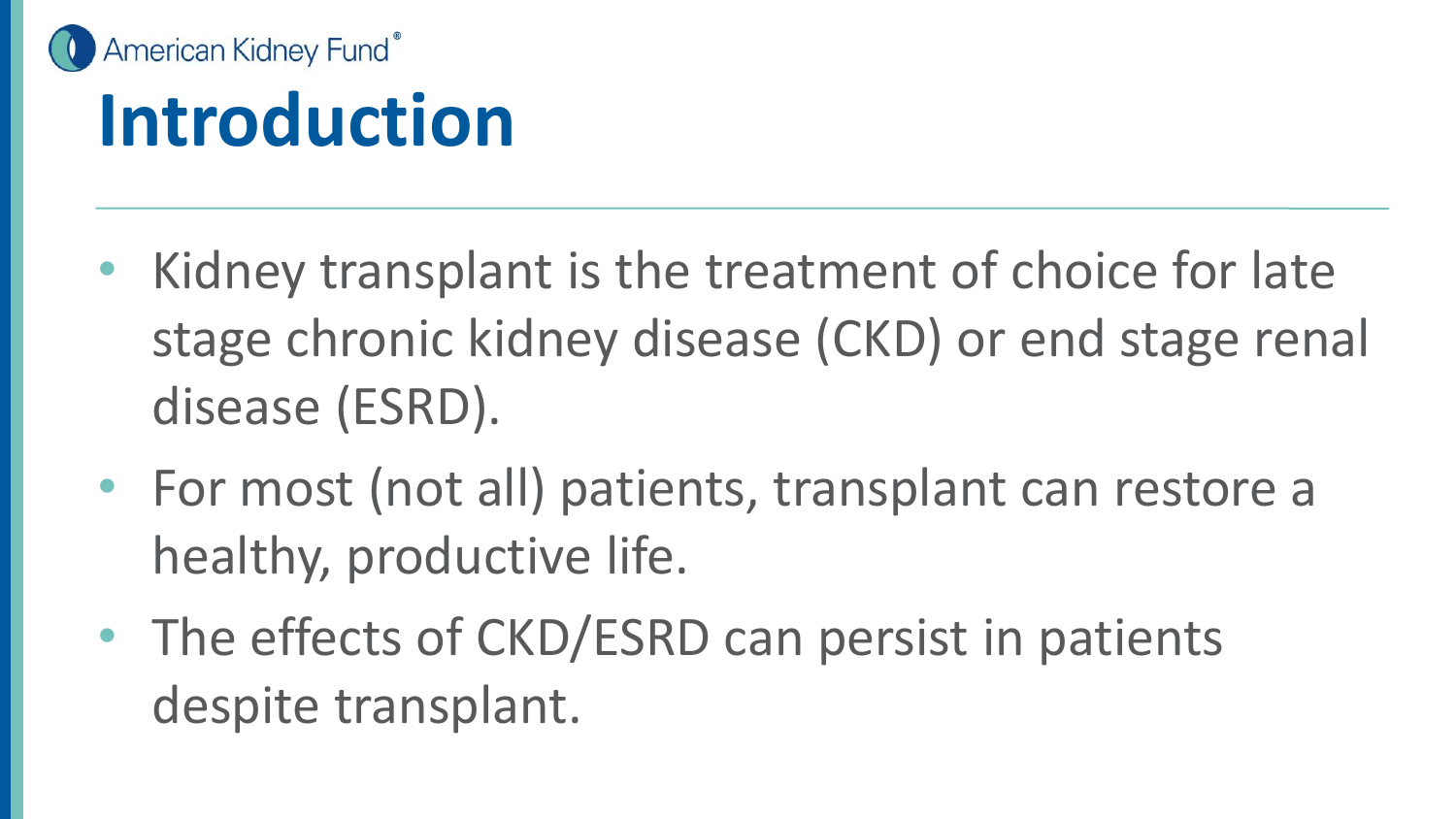

- Deceased donor kidney transplants steadily increased to more than 12,000 in 2016.
- Live donor kidney transplants approximately 5,600 per year.
- Patients waiting for a deceased donor transplant was more than 100,000 by mid-2016.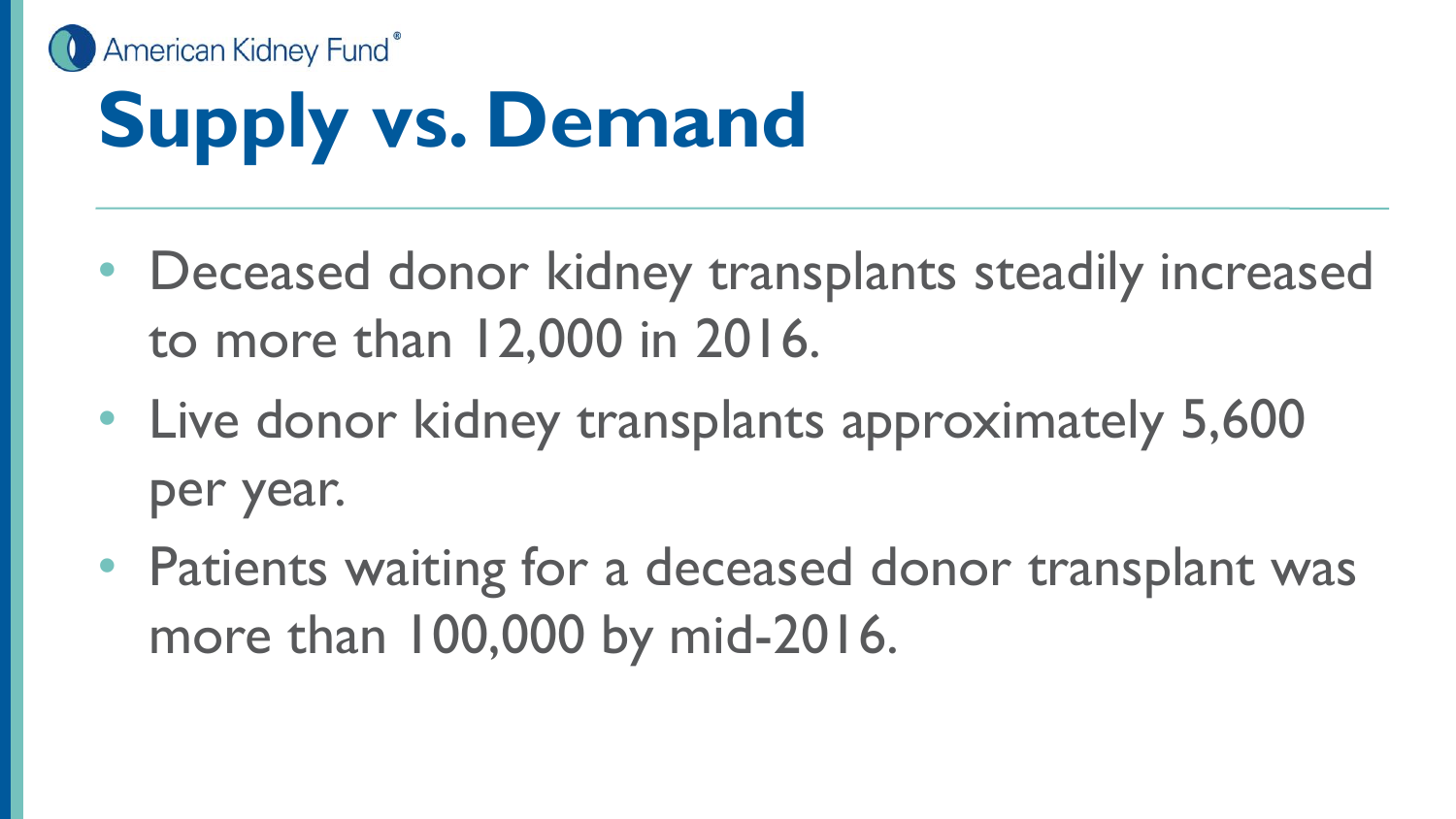

## **Function of Kidneys**

- Make urine and maintain fluid balance
- Remove toxins/waste products
- Maintain chemical balance in the body
- Control blood pressure
- Maintain bone health
- Help make red blood cells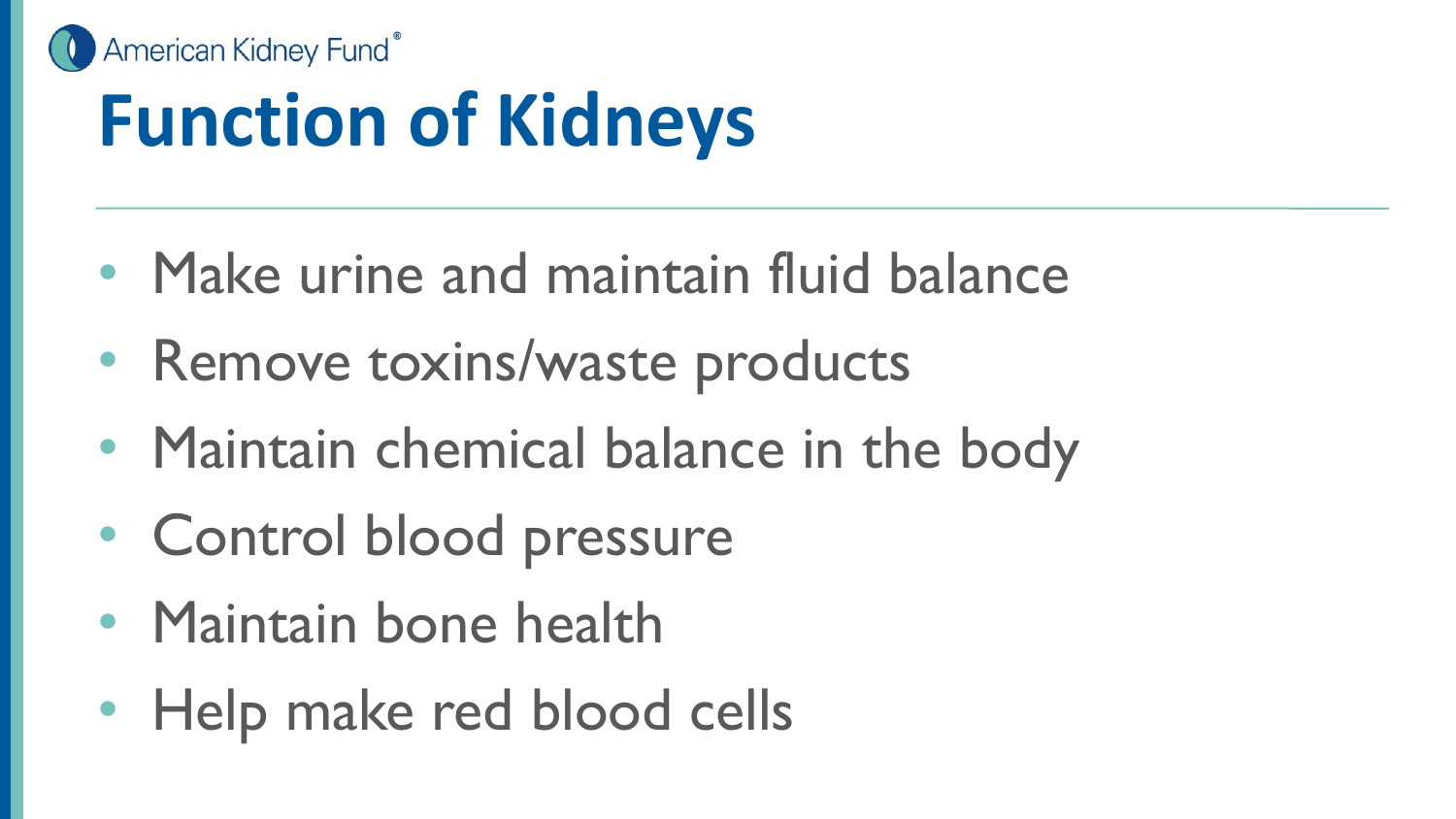

#### **GFR Cut-off for Transplant**

- Kidney function is measured as glomerular filtration rate (GFR).
- You qualify for transplant when GFR or kidney function falls below 20 ml/min/1.73 m<sup>2</sup>.
- Ideal to undergo a preemptive transplant—get a transplant before requiring dialysis—referrals can be made once GFR is 30 ml/min.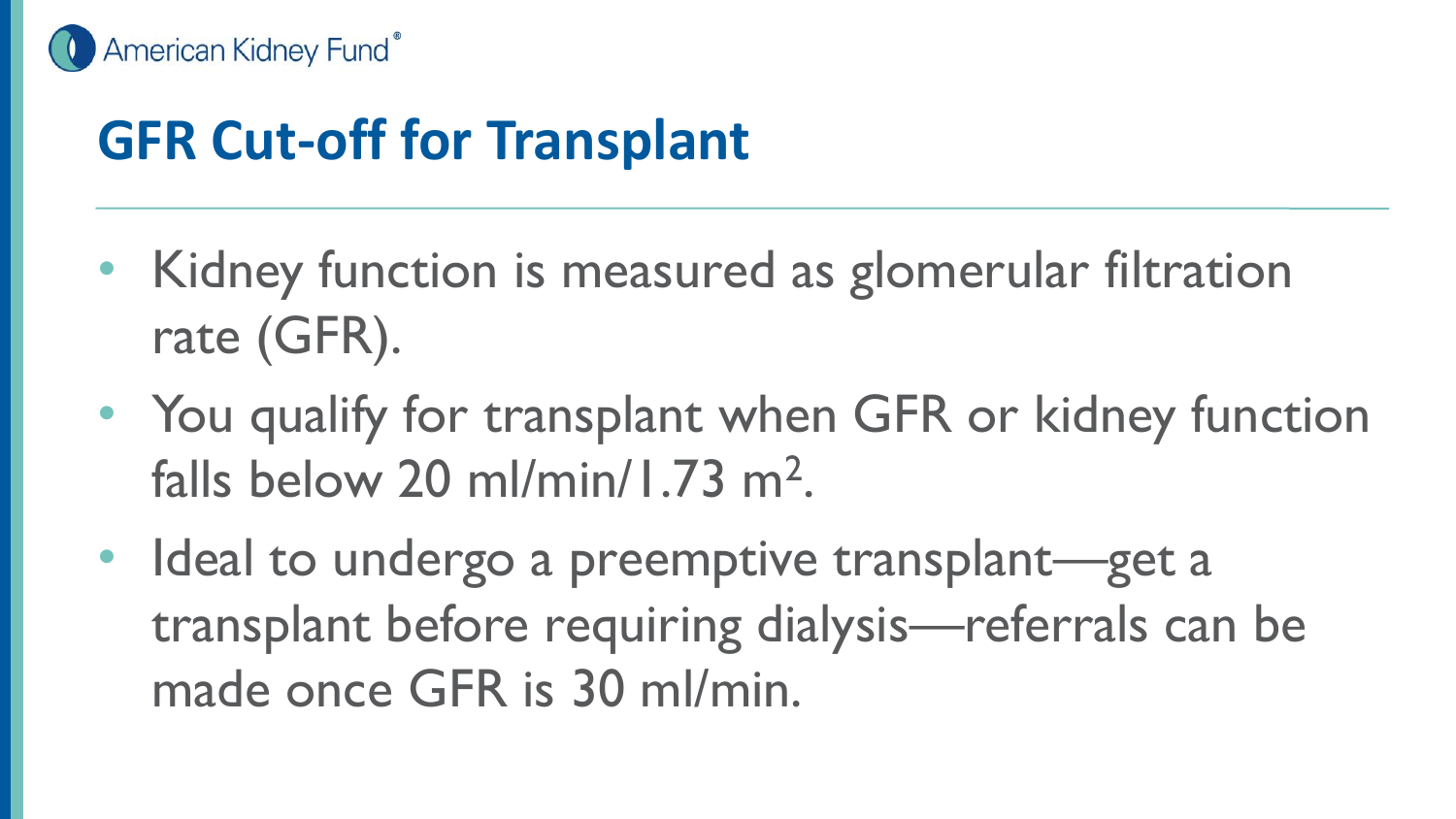# **Transplant vs. Dialysis**

American Kidney Fund®

- Regular dialysis provides < 15% waste removal of two normally functioning kidneys.
- Patients on dialysis often feel unwell.
- Patients may be dependent on others for physical, emotional and financial assistance.
- Longer time on dialysis  $=$  higher risk of death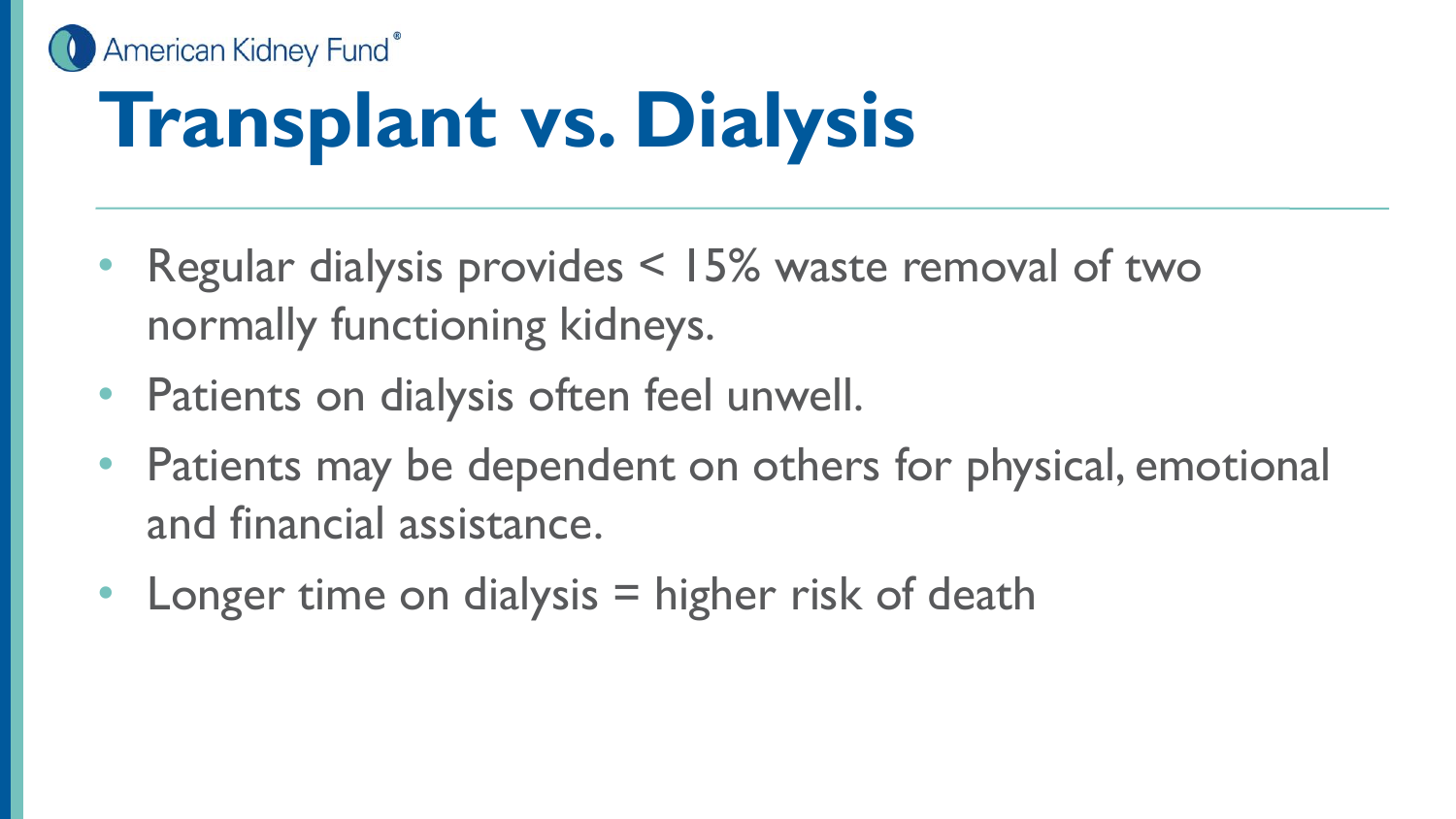#### American Kidney Fund® **Transplant vs. Dialysis**

• A study that looked at 110 studies involving1,961,904 patients found that kidney transplantation was associated with lower risk of mortality, cardiovascular events and better quality of life.

*Source: Tonelli M et al, AJT 2011*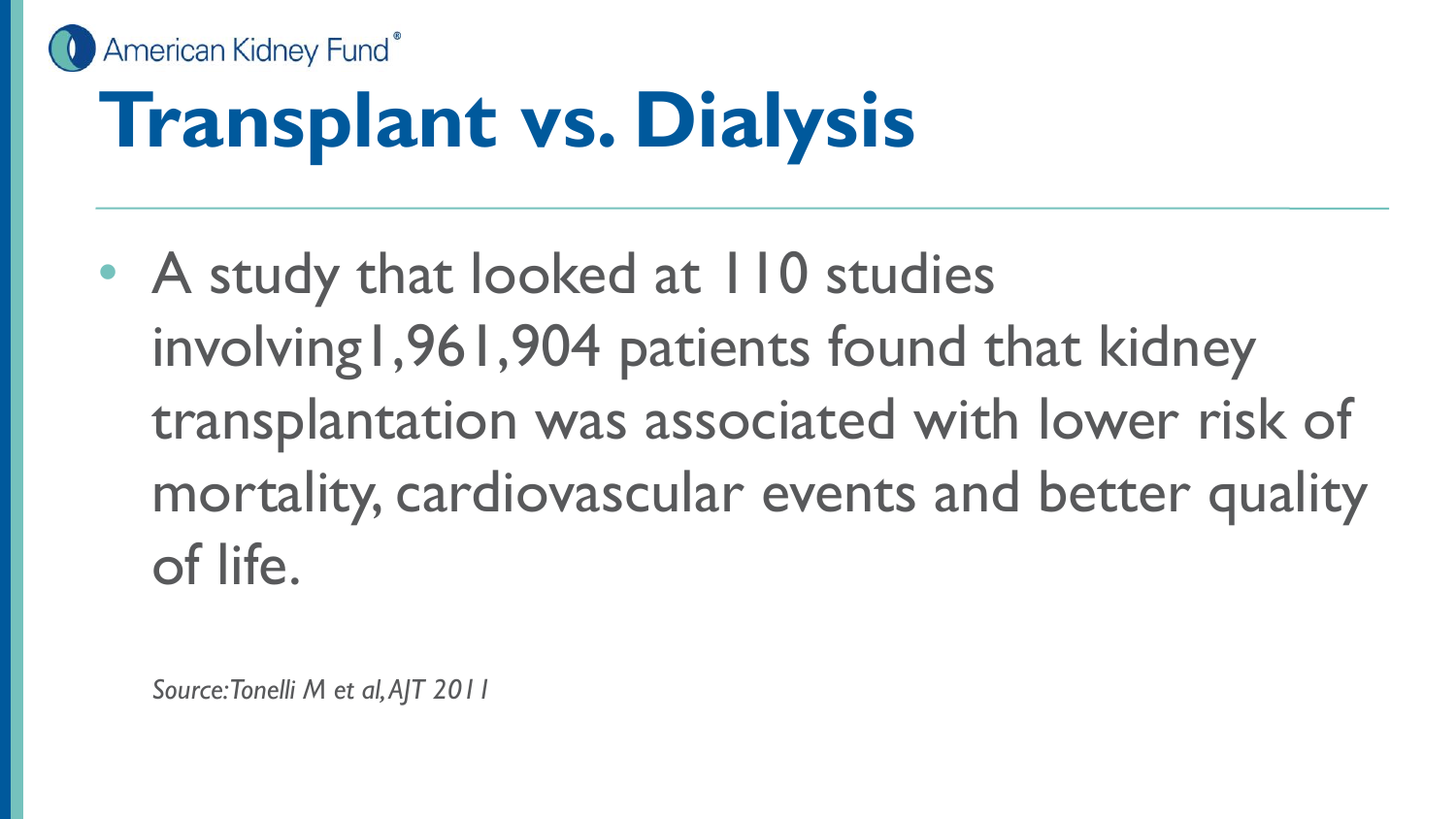

# **Deceased vs. Living Donor**

- Deceased donor kidney
	- Standard criteria, high KDPI (>85), PHS increased infectious risk

• Living donor

– Related or unrelated, paired kidney exchange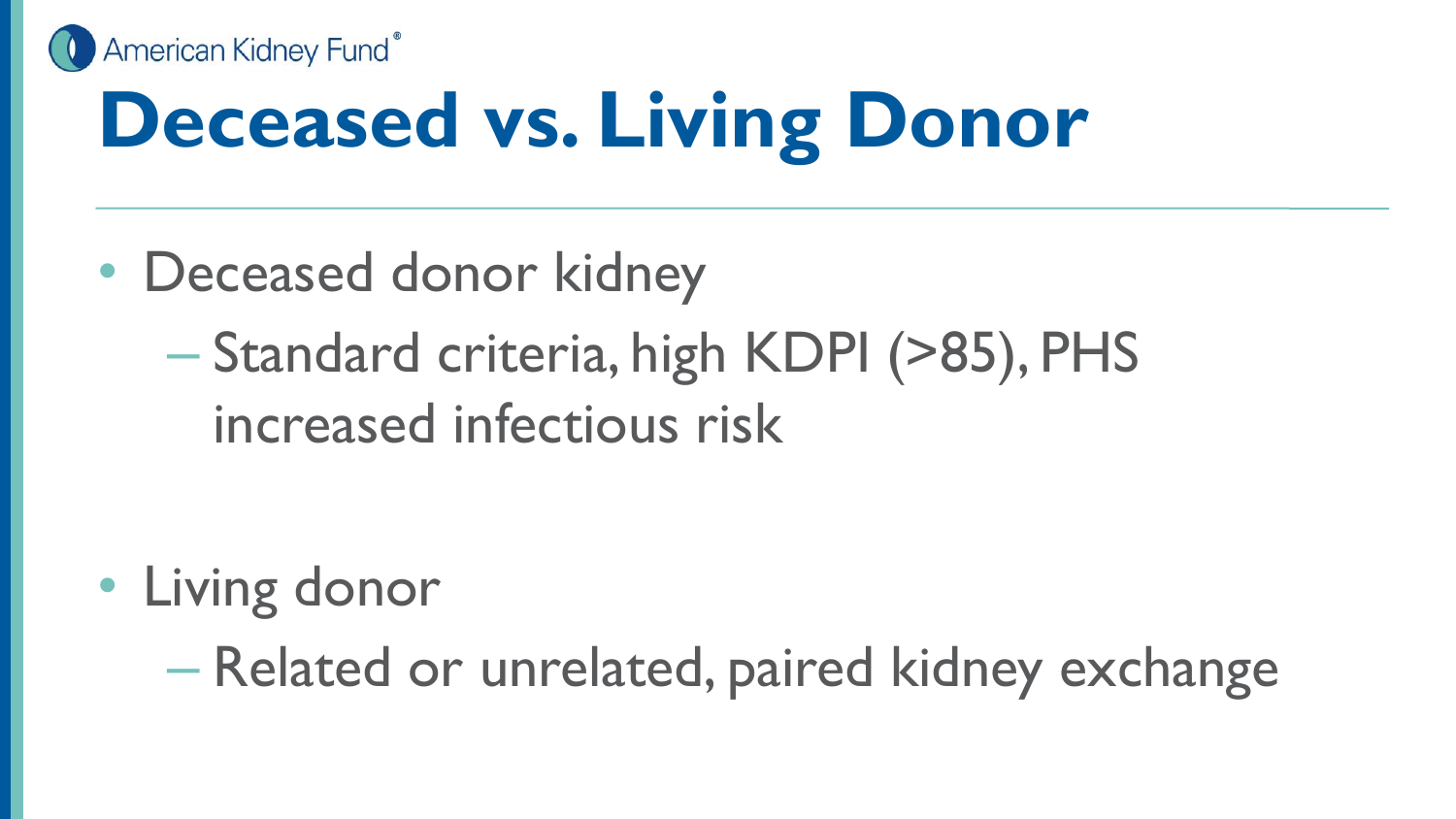

## **Deceased vs. Living Donor**

• Deceased donor transplant half-life = 10 years

• Living donor transplant half-life = 15 years

*Note: There is a vast range of kidney transplant survival. These estimates are not certain or fixed.*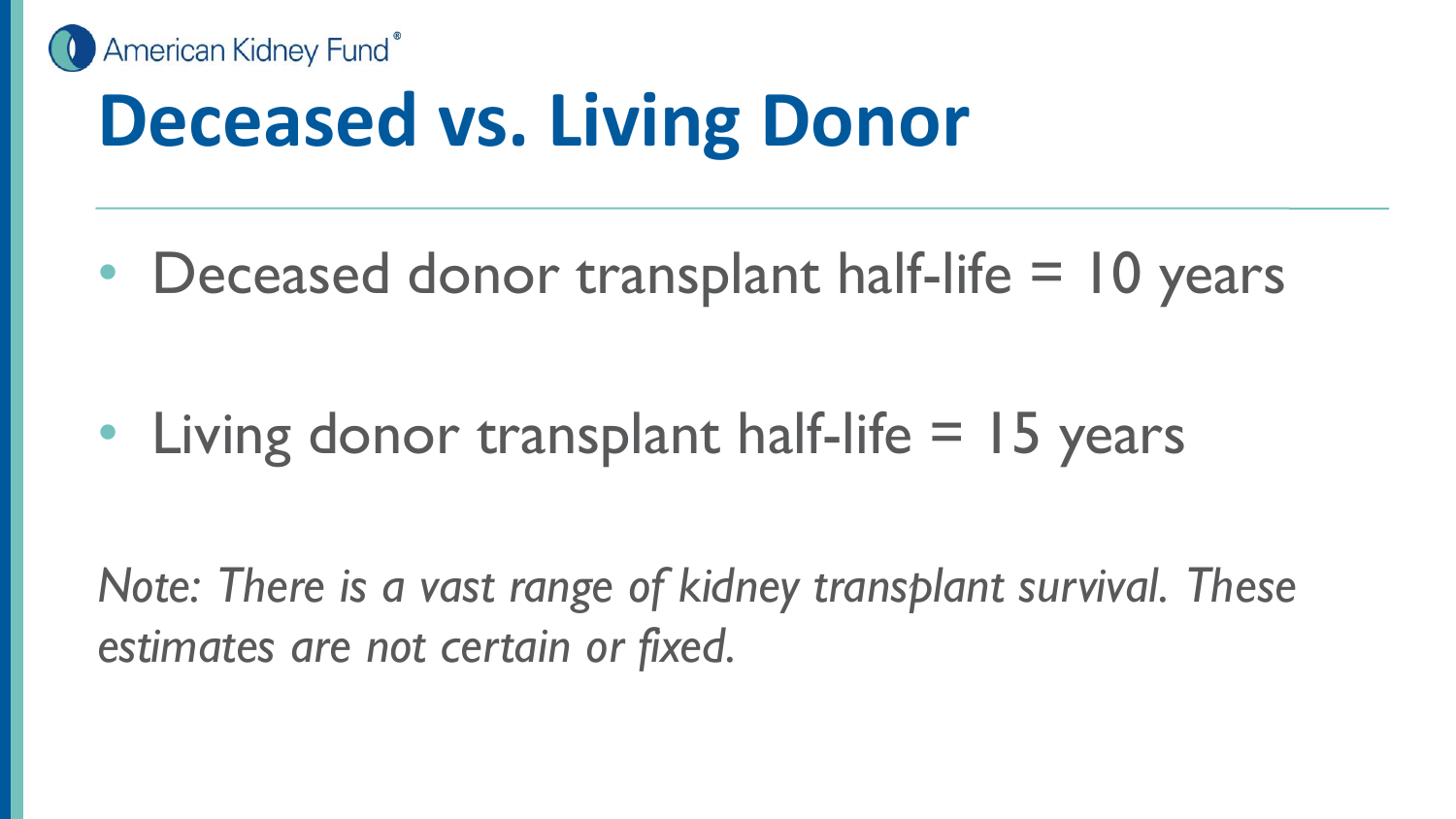

# **Kidney Donor Profile Index (KDPI)**

- Estimate of the quality of the kidney
- Percentile ranking from 1-100%
- The lower the number, the longer the survival of the kidney transplant compared to other kidneys.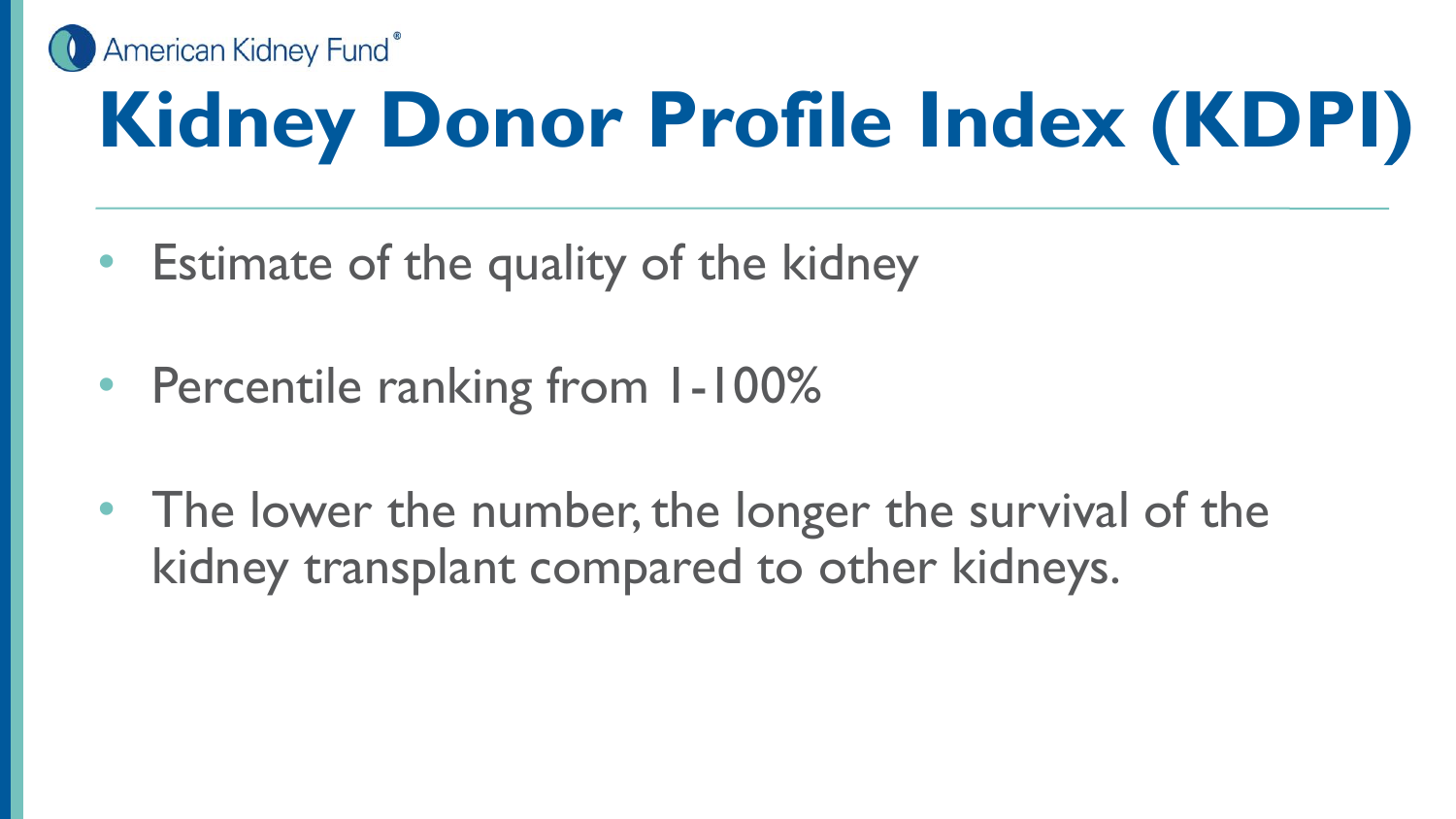American Kidney Fund®

# **Kidney Donor Profile Index (KDPI)**



Figure 1: Estimated Graft Half Lives (years)

OPTN-HRSA data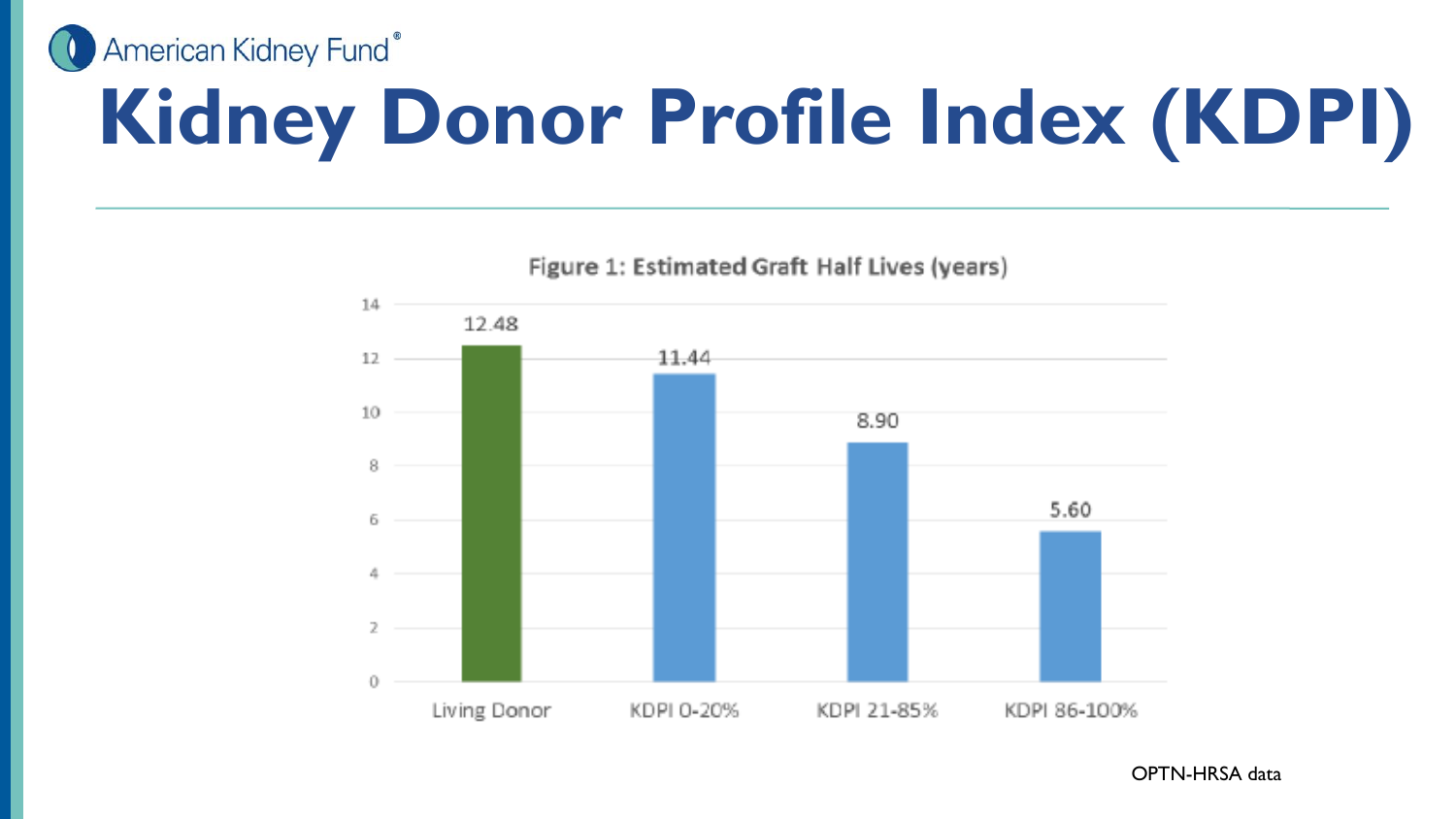

#### **Survival Benefit**

- Expected Post Transplant Survival (EPTS) scores estimate how long a patient will need a functioning kidney compared to others i.e. live longer.
- Low KDPI kidneys (longer estimated function) are allocated to patients with low EPTS scores (better post transplant survival).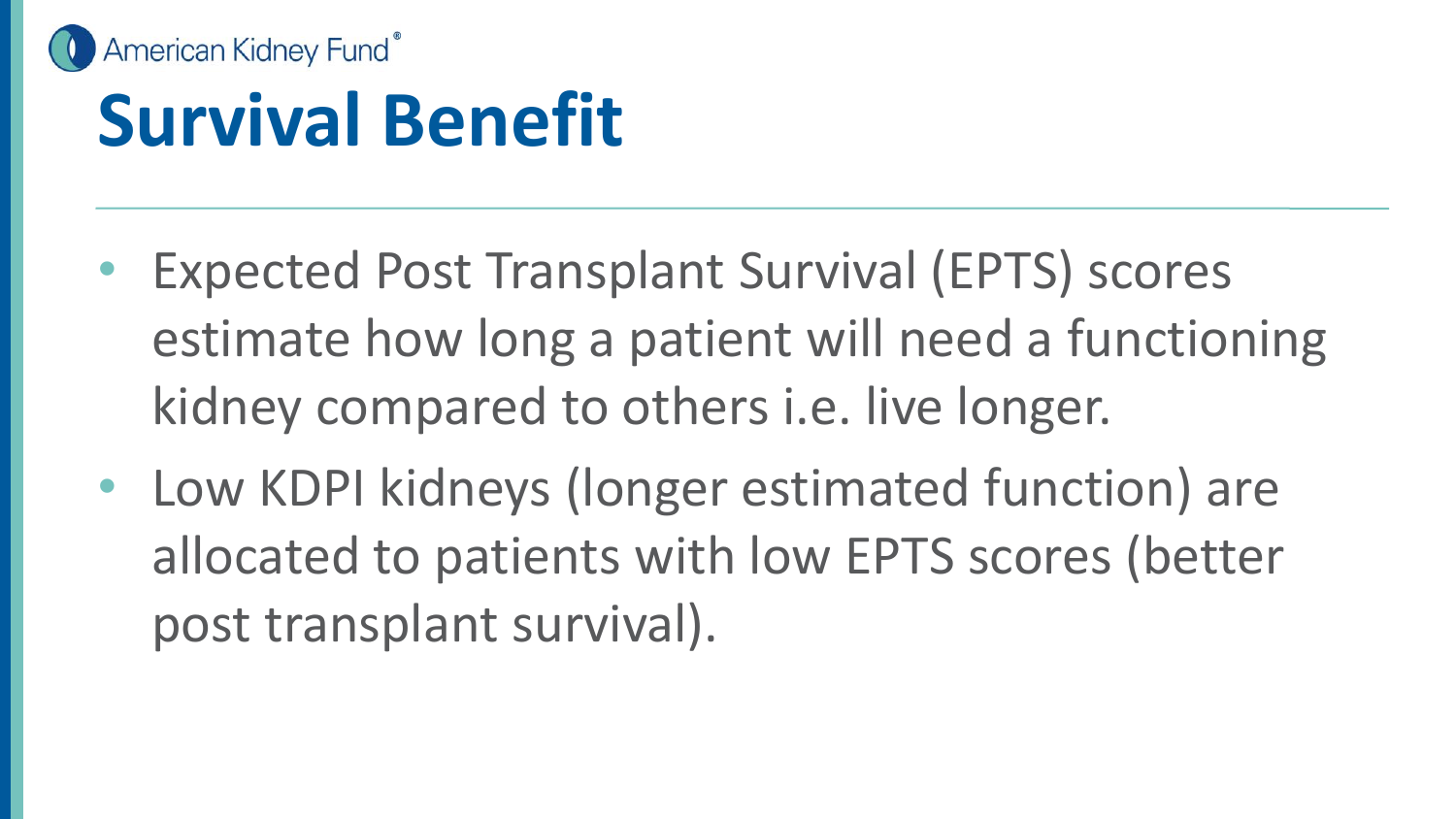

#### **Increased Risk Donors**

- *One in 5 donors is now classified as increased risk.*
- Certain factors including the donor's sexual activity, history of intravenous drug use, history of incarceration in the past year etc. can lead to them being classified as PHS (Public Health Service) increased risk donors.
- Kidney survival and patient survival with these organs is equal or often better than non-increased risk organs.
- All donors undergo testing prior to transplant to check for infections.
- Risk of transmission of infection is very low—approx. I in 1000.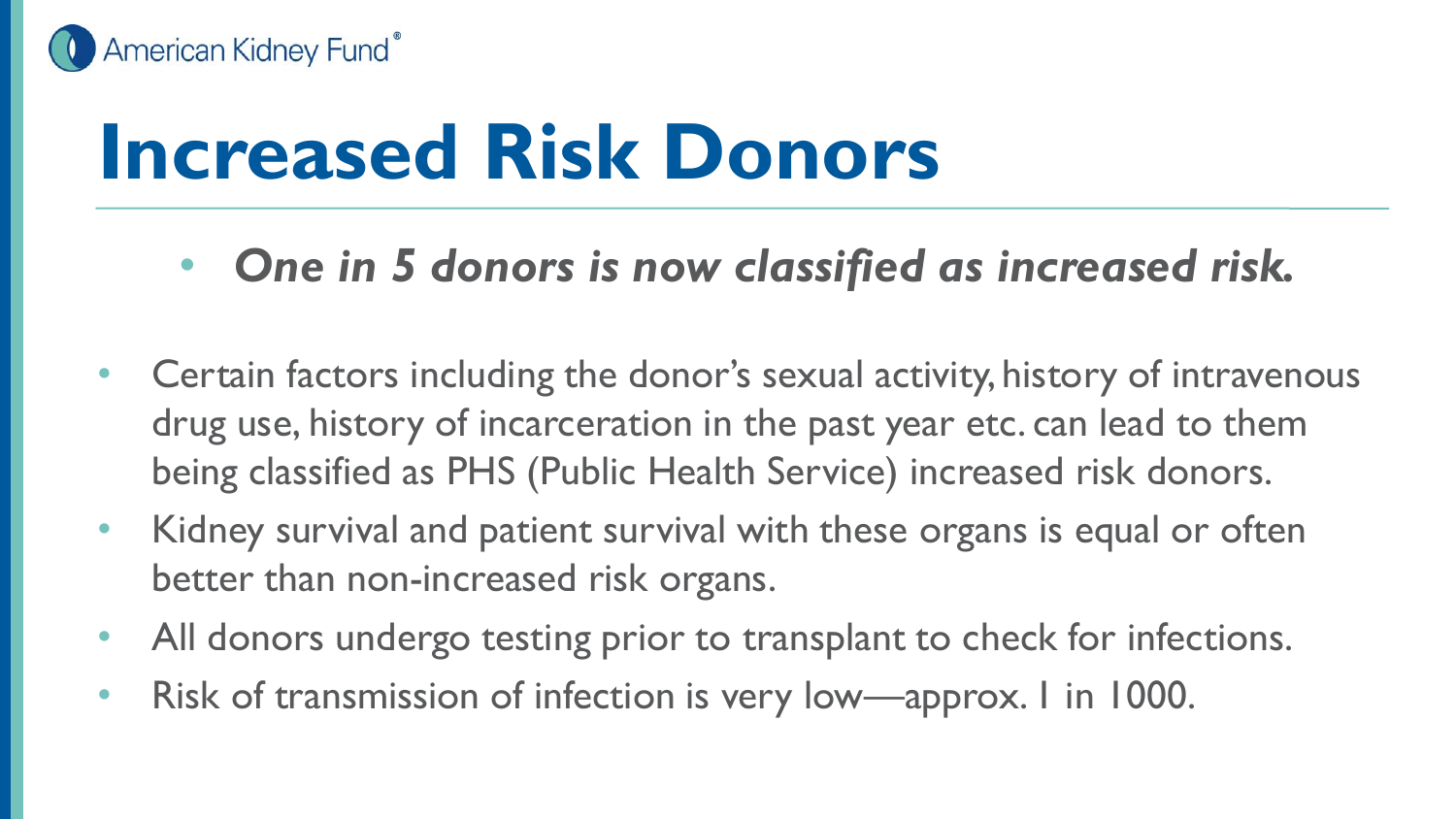

## **Benefits and Risks**

*Benefits of transplant*

- Improved quality of life, without the need for dialysis
- Decreased mortality and morbidity

*Risks of transplant*

- Risk involved with surgery
- Lifelong immunosuppression
- Potential for serious infections and cancers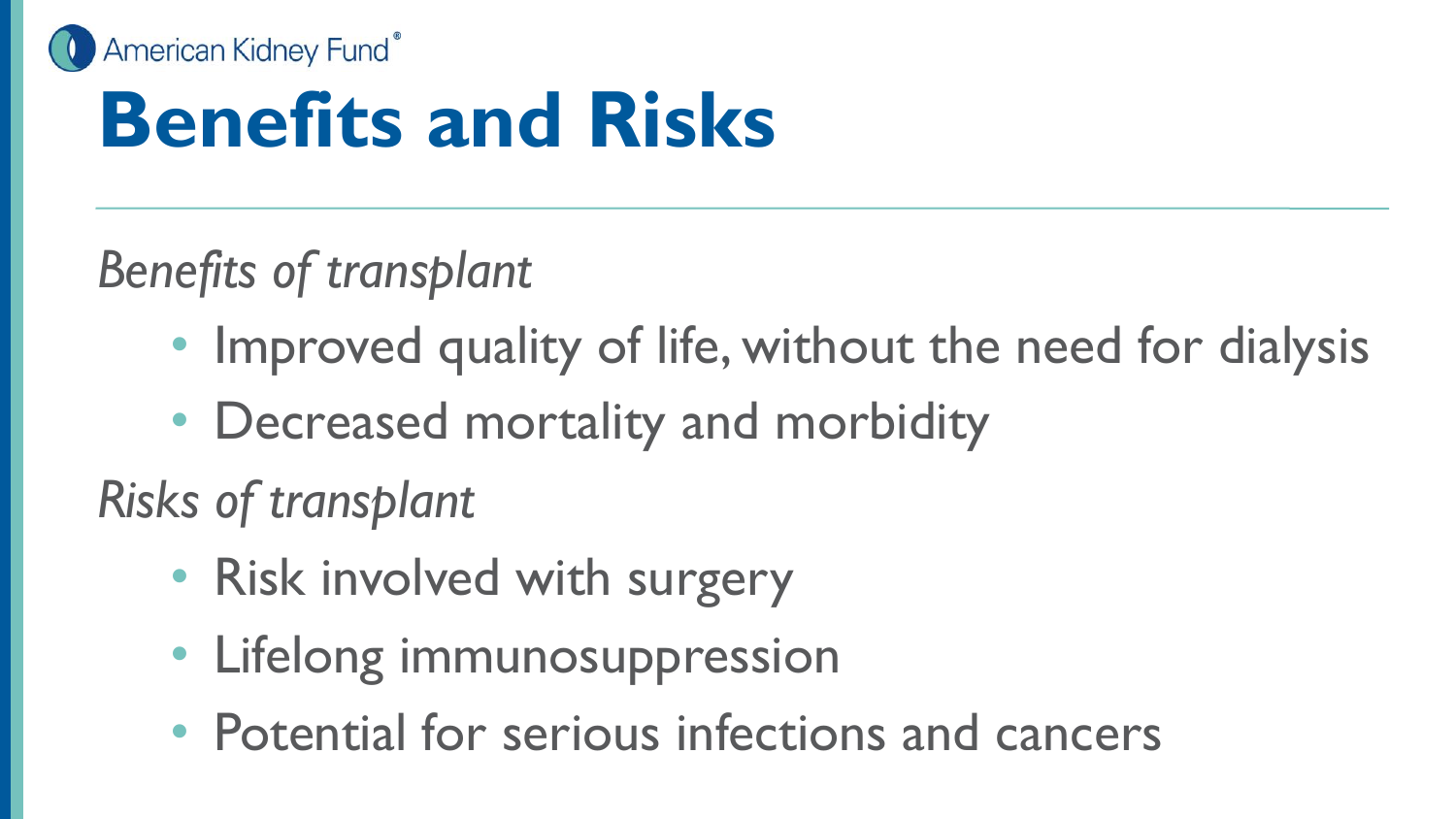

## **Choosing a Transplant Center**

- Considerations
	- Distance
	- Insurance
	- Experience of transplant team
- Resources
	- [Finding a center: https://optn.transplant.hrsa.gov/members/member](https://optn.transplant.hrsa.gov/members/member-directory/)directory/
	- Data on centers: <https://www.srtr.org/>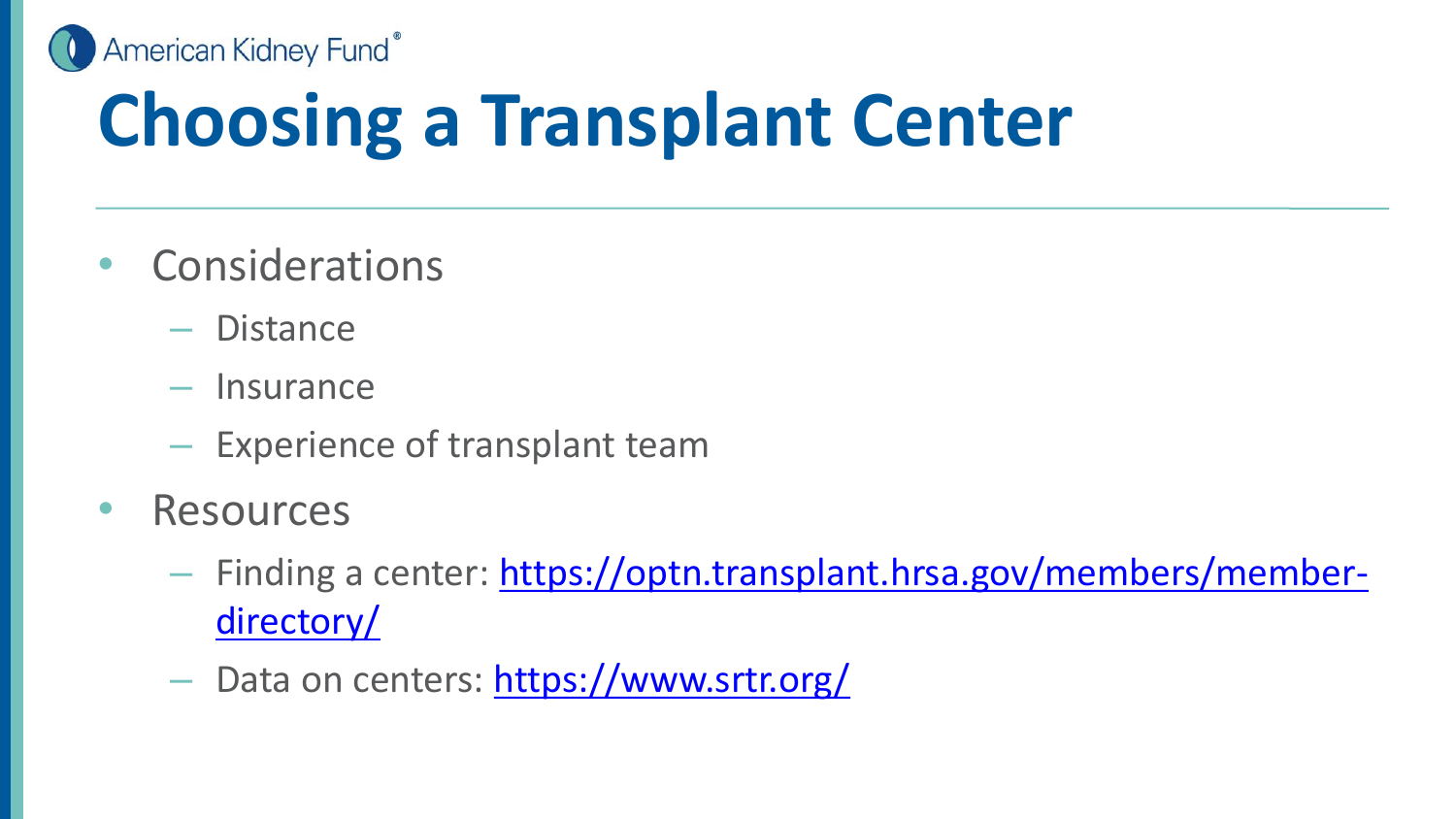

### **Choosing a Transplant Center**

- SRTR has data to help compare the outcomes from different transplant centers.
- It provides information on the number of transplants performed at the center in the past year, rate of transplant and 1 year outcome.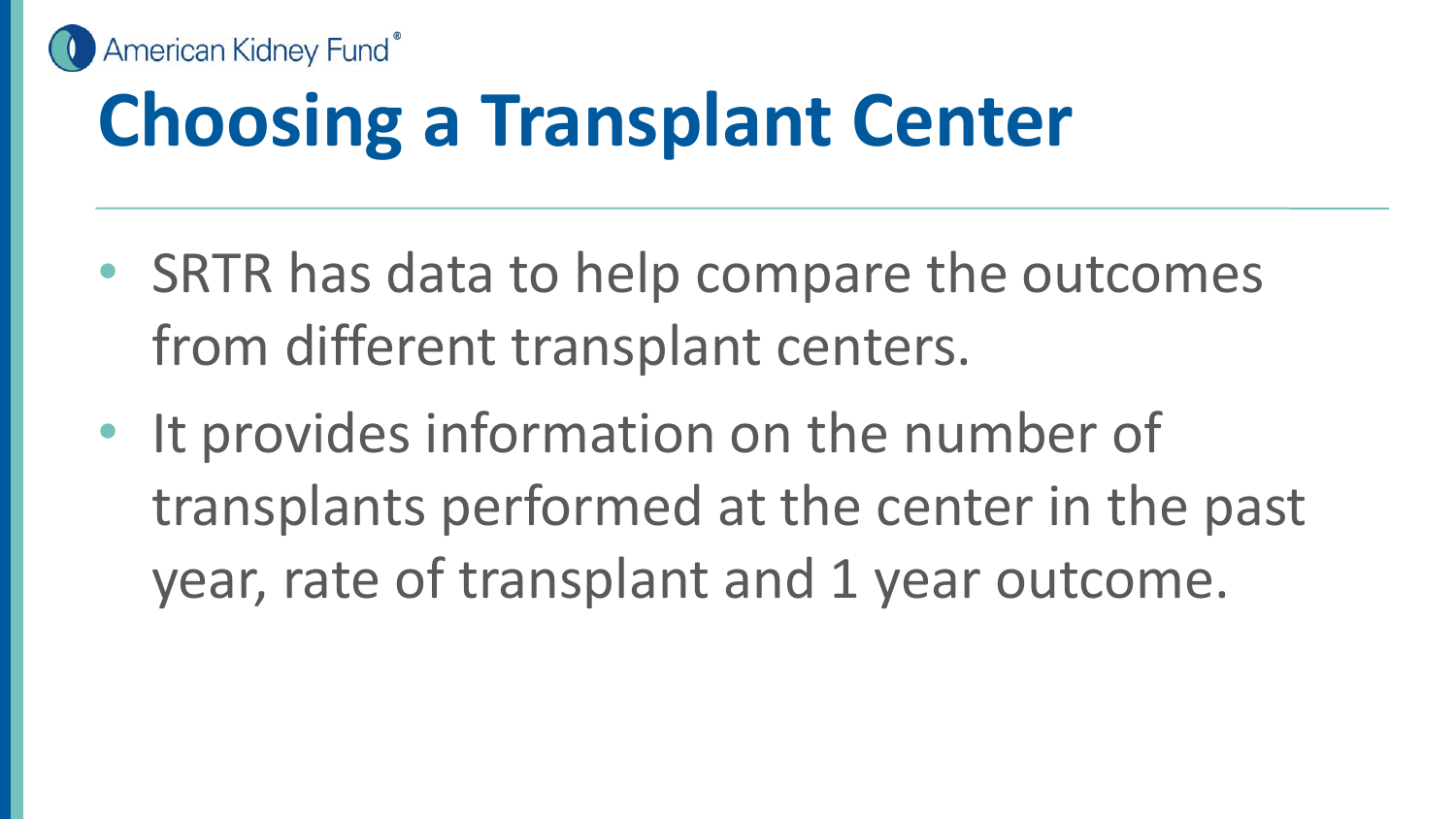American Kidney Fund®

## **Transplant Evaluation**

- Blood tests
- Cardiac tests
- Other imaging
- Screening tests for malignancy
- Immunizations
- Dental clearance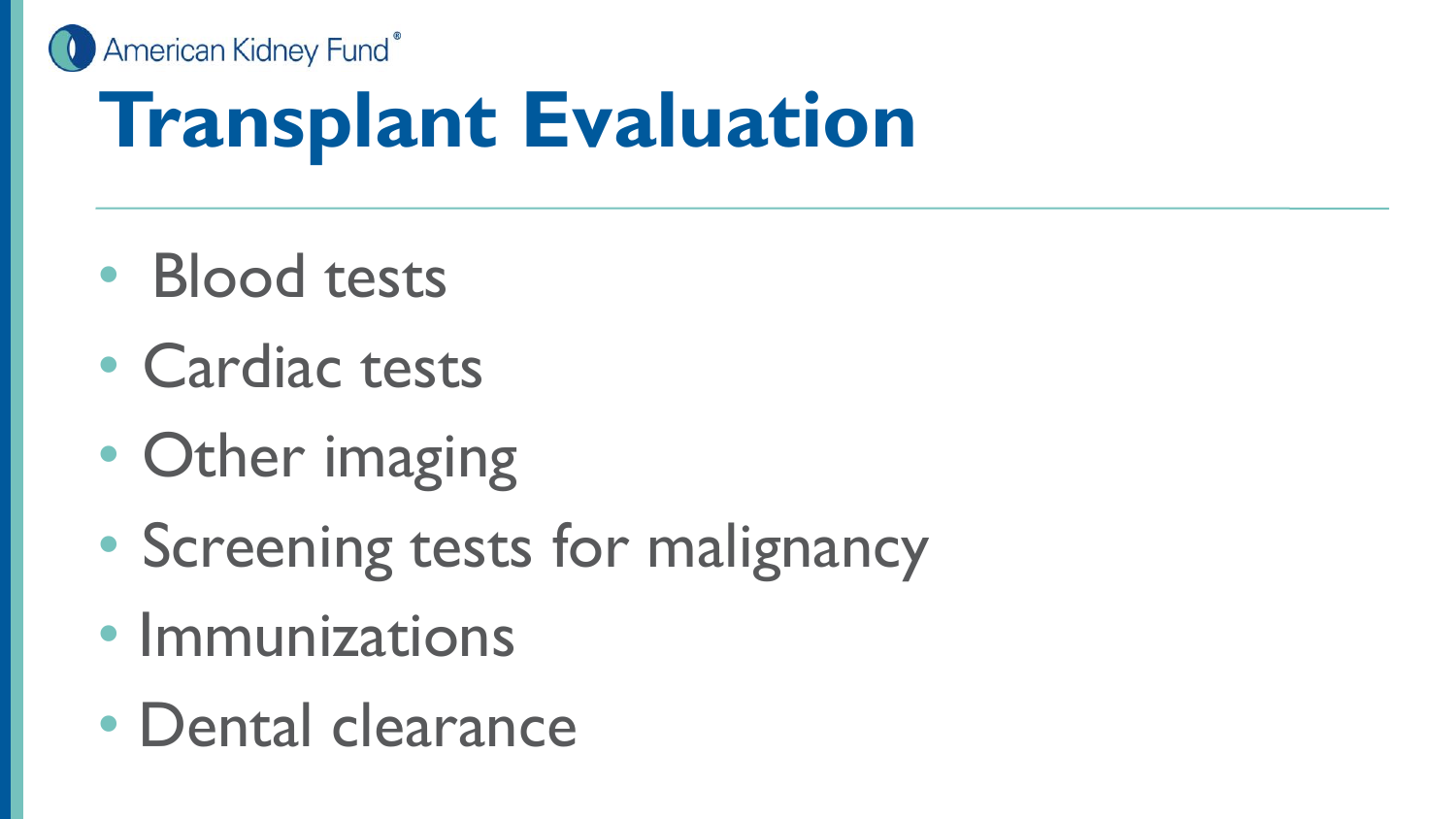

# **Additional Tests** *(if applicable)*

- CT scan of chest, abdomen and pelvis
- Pulmonary function tests
- 6-minute walking test
- Doppler ultrasound of carotid vessels (neck)
- Brain imaging (CT or MRI)
- Cardiac catheterization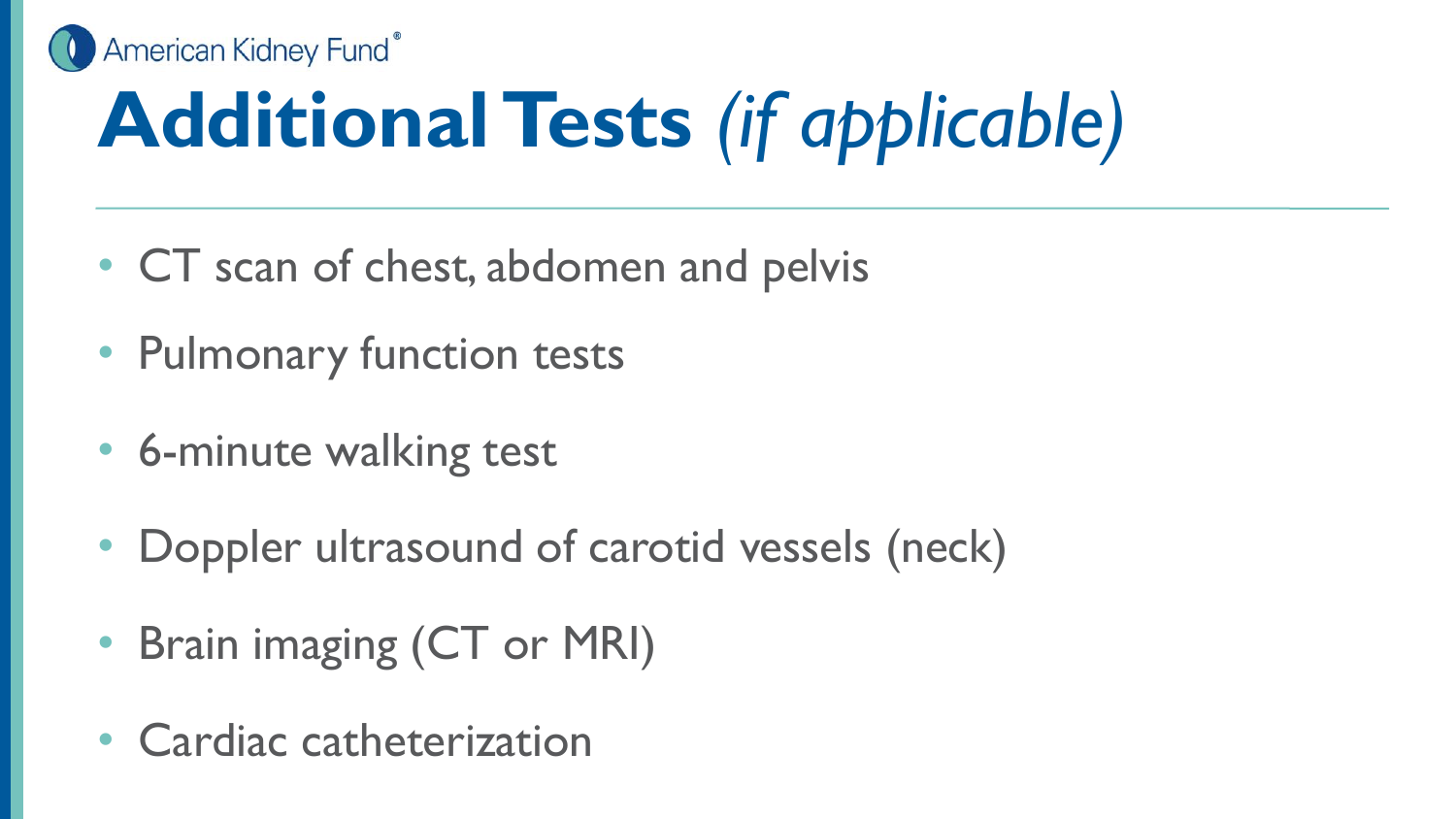

## **Evaluation Considerations**

- Severe, uncontrollable conditions with limited life expectancy *(fewer than 5 years)*
- Active or incurable cancer
- Ongoing or recurrent infections not treated well
- Serious heart disease or peripheral vascular disease
- Severe liver disease *(may be a candidate for combined liver and kidney transplant)*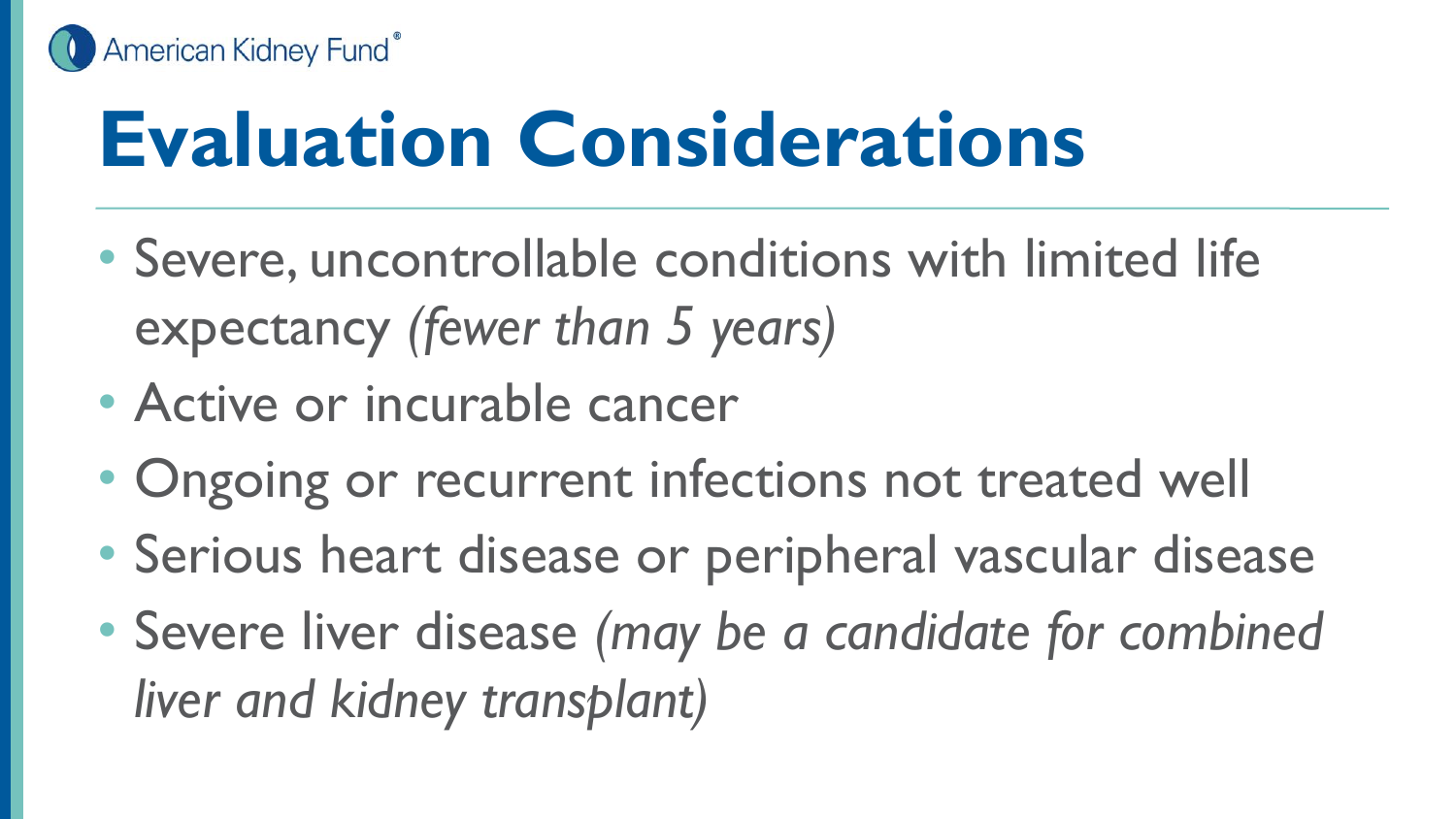

## **Evaluation Considerations**

- Serious and recurrent noncompliance *(missing dialysis or other appointments)*
- Uncontrolled psychiatric conditions or active substance use
- Limited, irreversible rehabilitation potential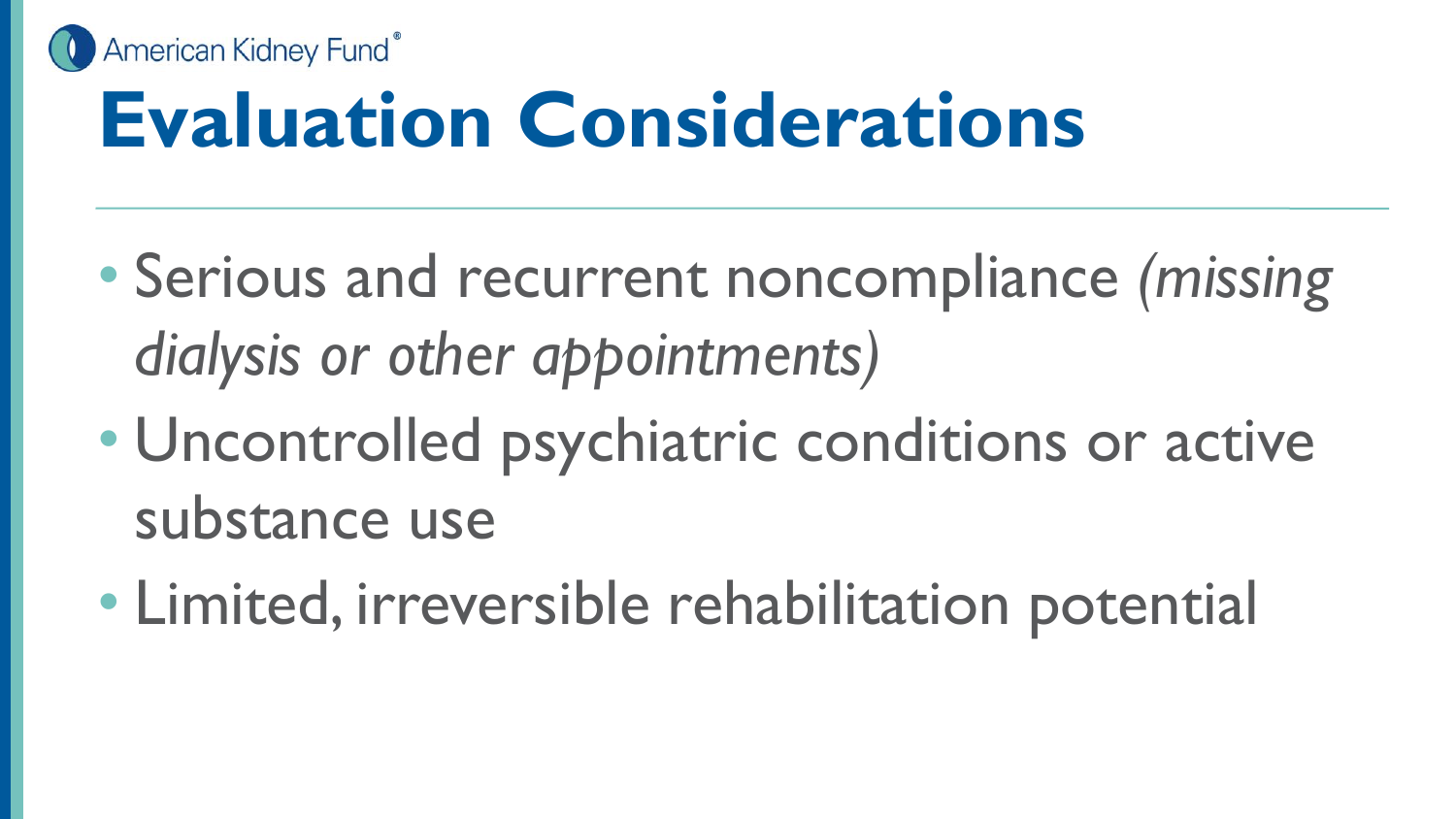

#### **Evaluation Considerations**

- HIV
- Age
- Cognitive or neurodevelopmental delay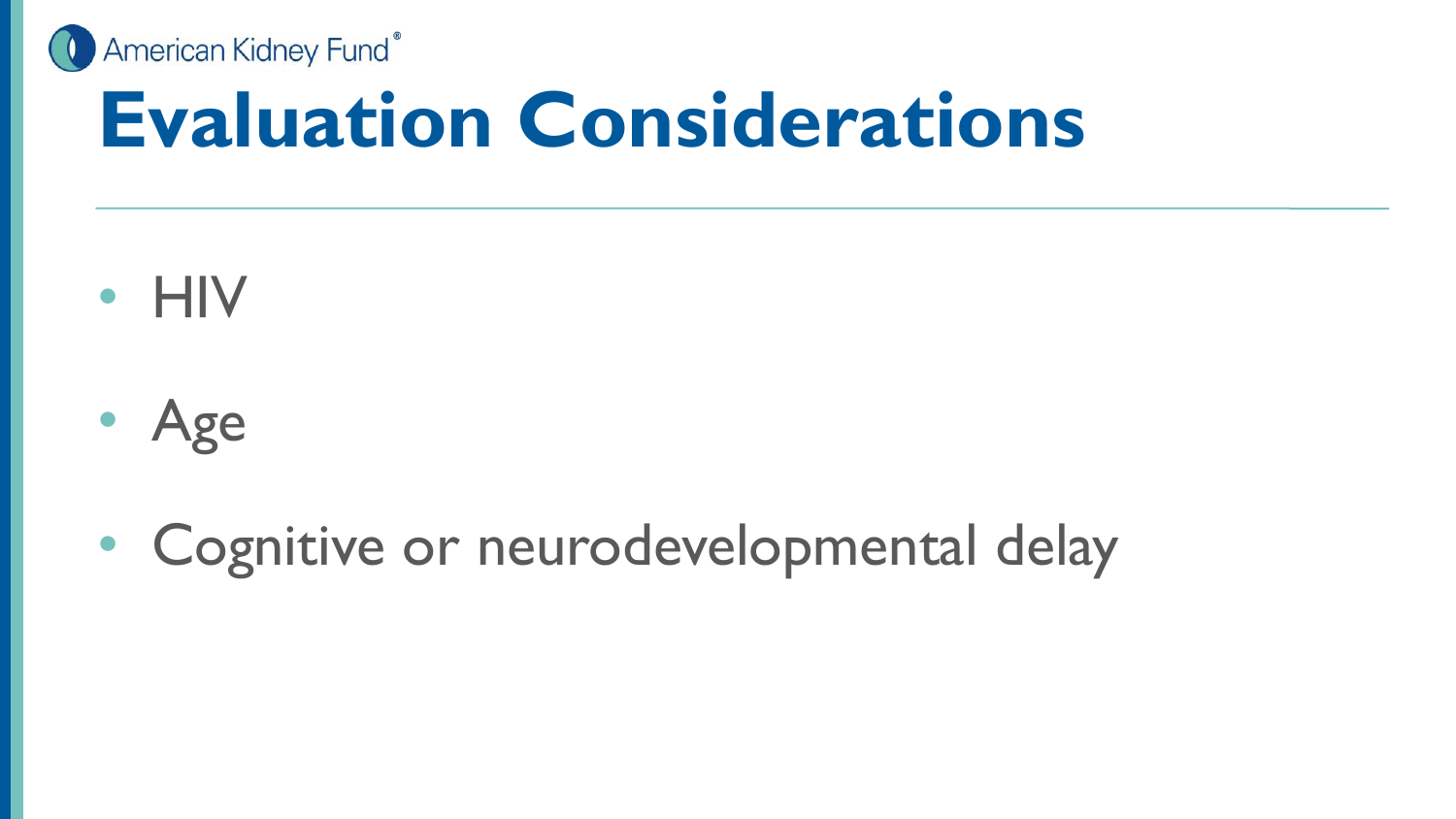

#### **Selection Process**

- Review of medical, surgical and psychosocial information
- Patient may be cleared to be listed on the national decreased donor waiting list or further testing may be needed.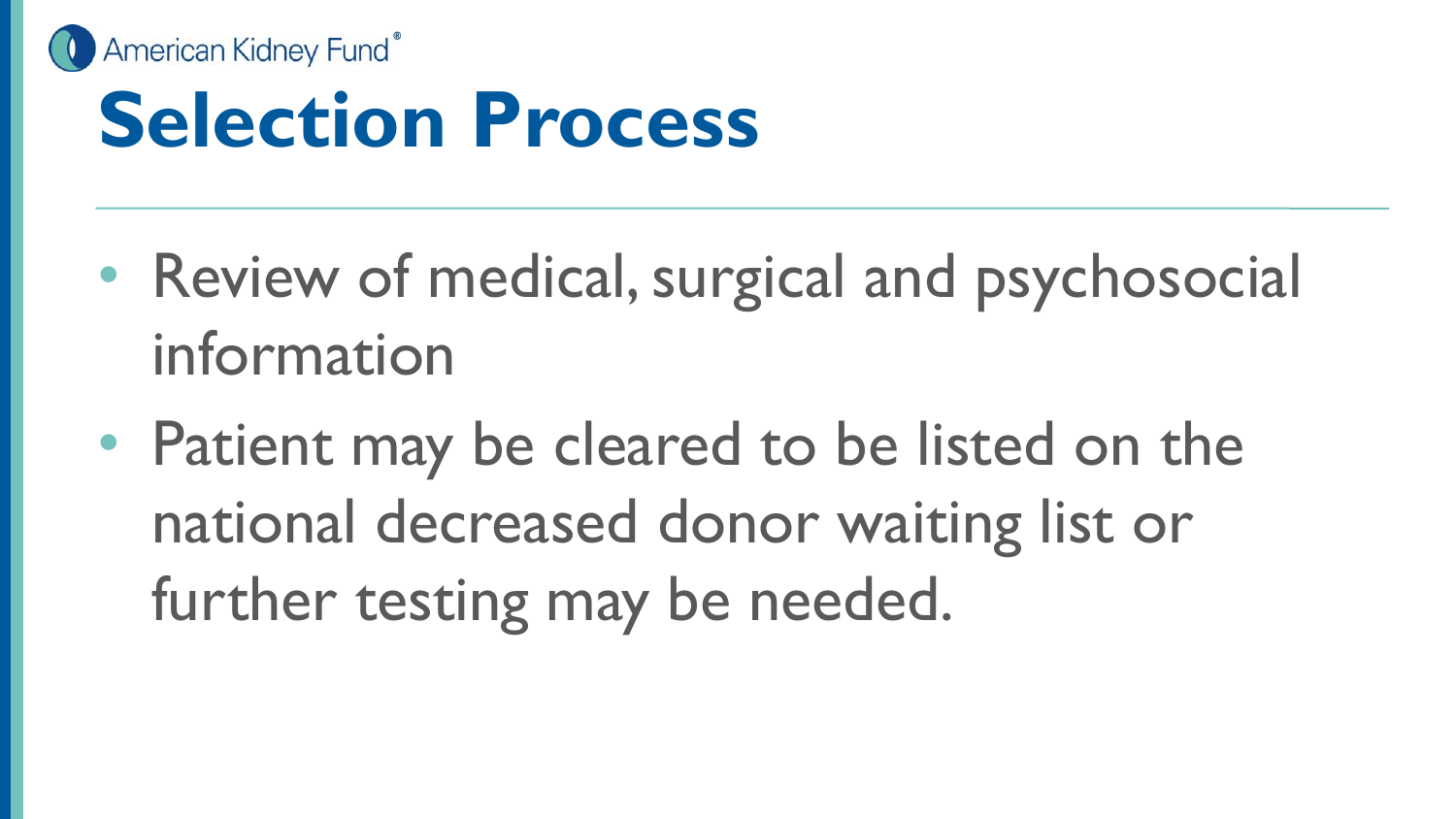

## **Wait Listing**

• **Active:** You are accruing time on the wait list and eligible for offers.

**Inactive:** You are accruing time but not eligible for offers.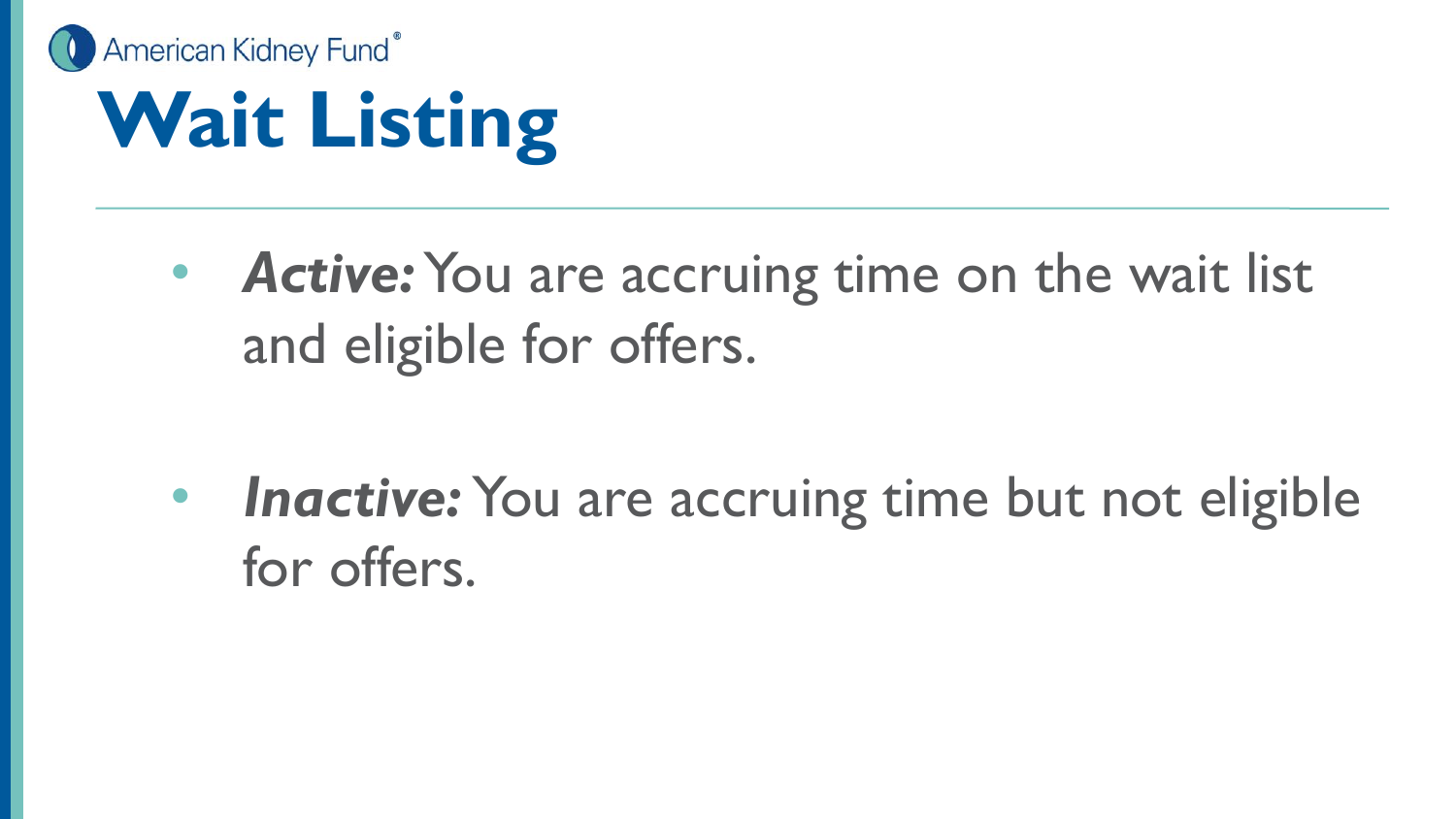

## **How Organ Matching Works**

Transplant center enters medical data for the patient into UNOS computer system

Computer network links all organ procurements organizations (OPOs) with all the transplant centers

When an organ is available, OPO enters medical data for the donor into the computer system and a rank order list 'match run' of candidates is generated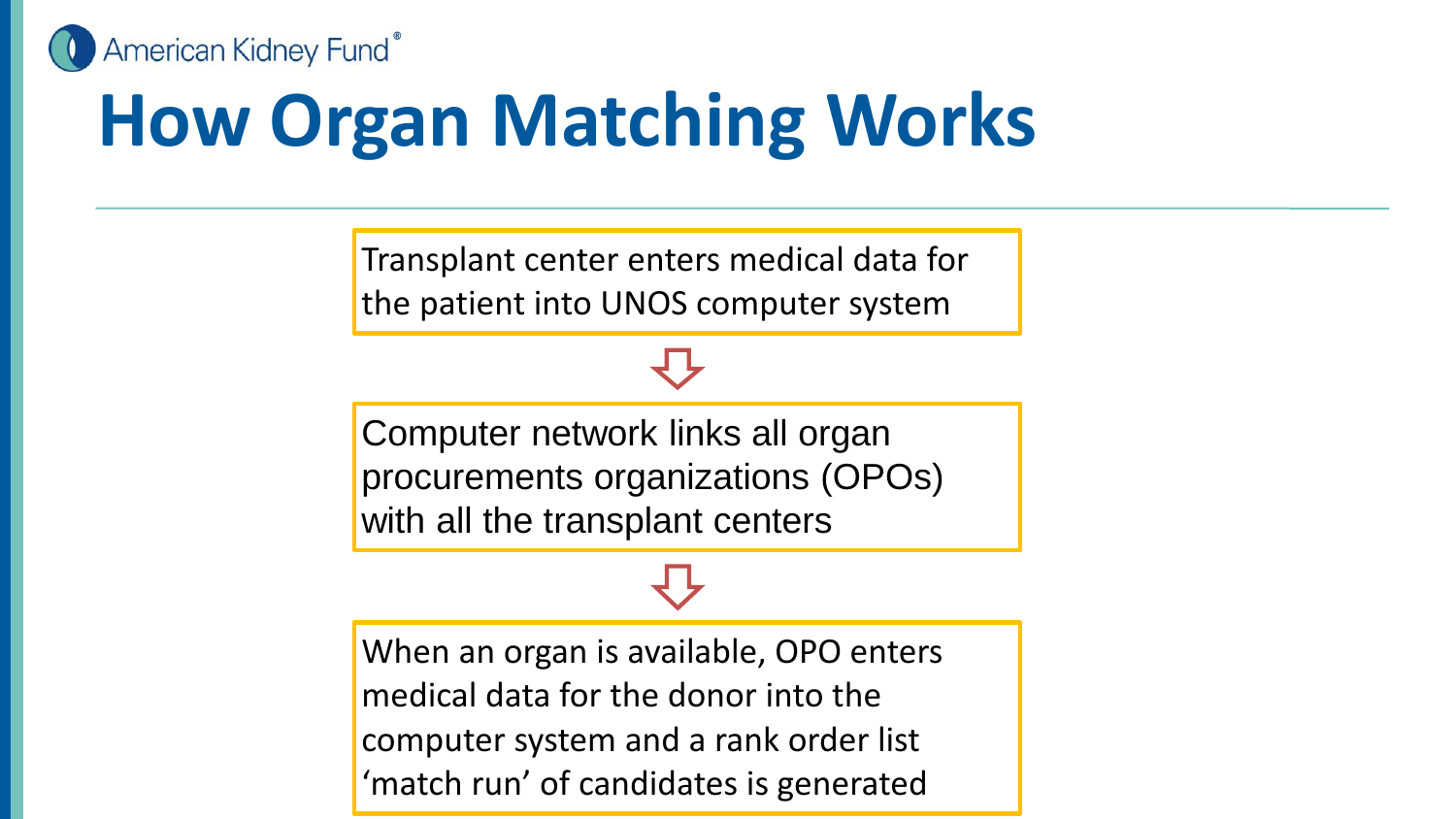

#### **Recipient Factors**

| <b>Blood</b> type               | <b>Waiting time</b> | Donor/recipient<br>tissue match |
|---------------------------------|---------------------|---------------------------------|
| Distance from<br>donor hospital | Survival benefit    | Prior living<br>donor           |
|                                 | Pediatric status    |                                 |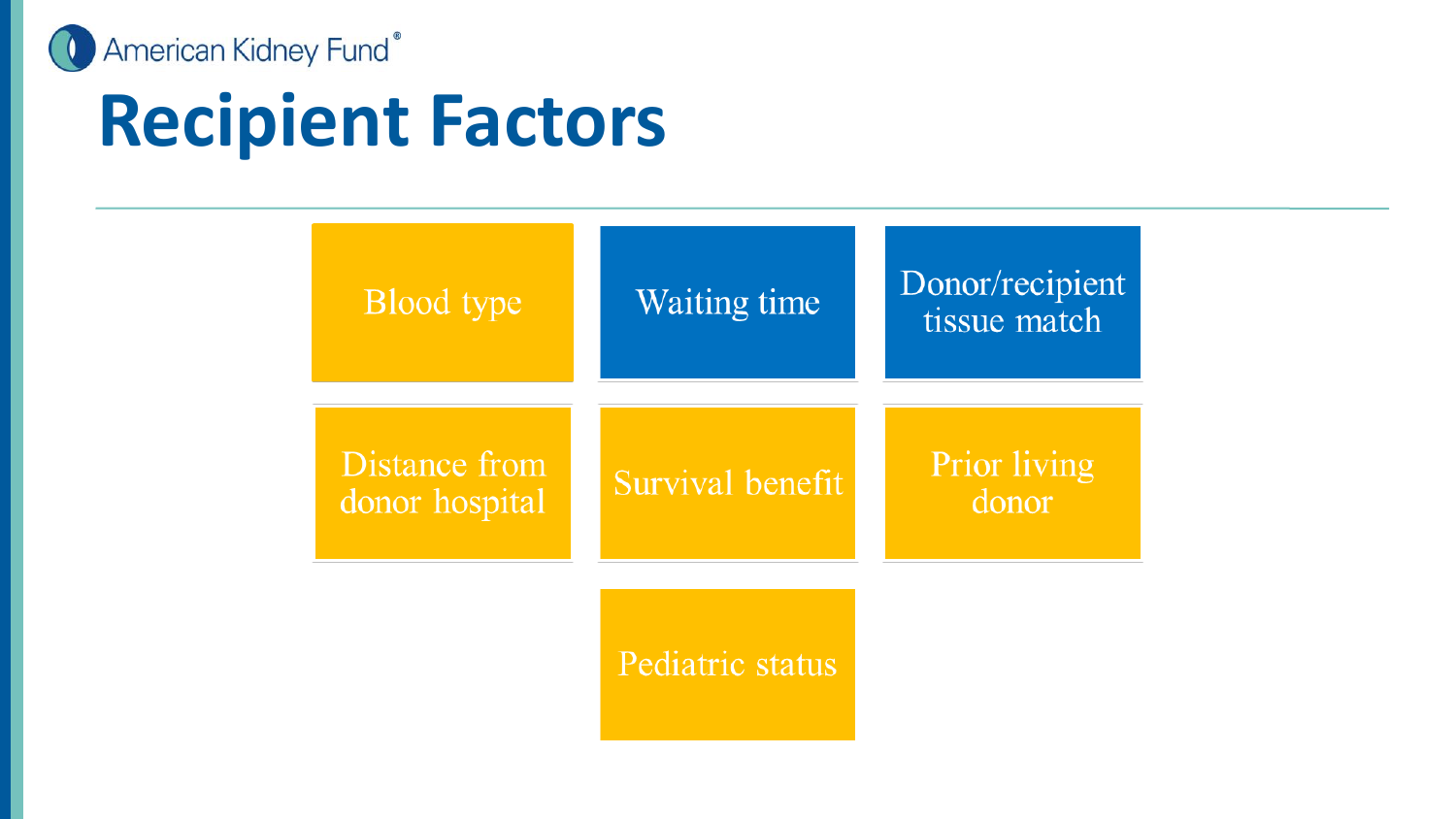

#### **Wait Time for Deceased Donor Kidney Is Region Specific**

| <b>Blood Type</b> | <b>Median Wait</b> |
|-------------------|--------------------|
| $\bigcirc$        | 5 years            |
| A                 | 3 years            |
| B                 | 5 years            |
| <b>AB</b>         | 2 year             |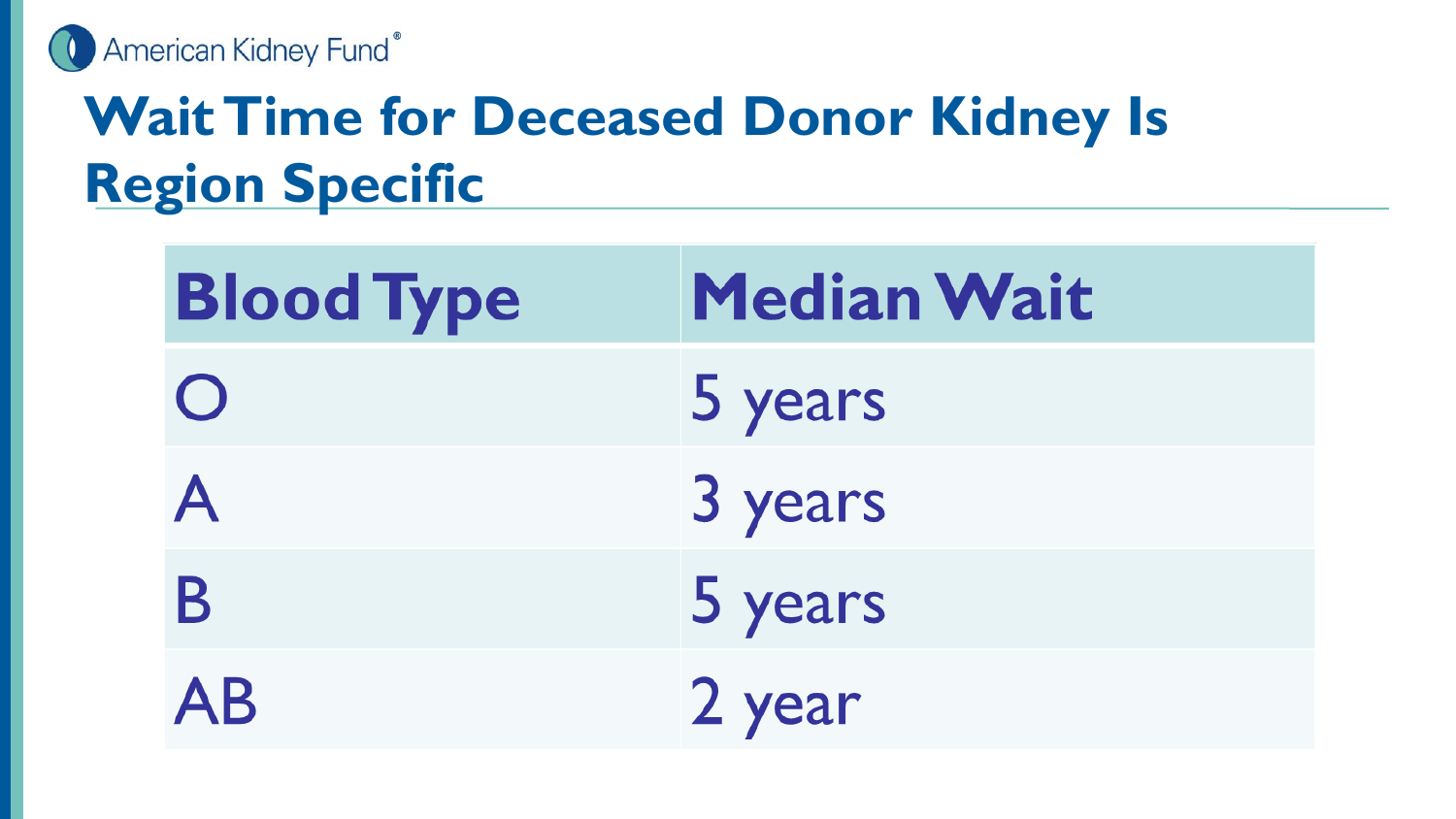

# **Wait Listing at Multiple Centers**

- There is one national waiting list but within it, organs are distributed locally and regionally.
- By listing in multiple transplant centers under different organ procurement organizations, you may increase your chances of getting an organ.

*Note: Insurance may not cover costs at multiple centers. You will need to be able to cover costs of staying close to a center posttransplant.*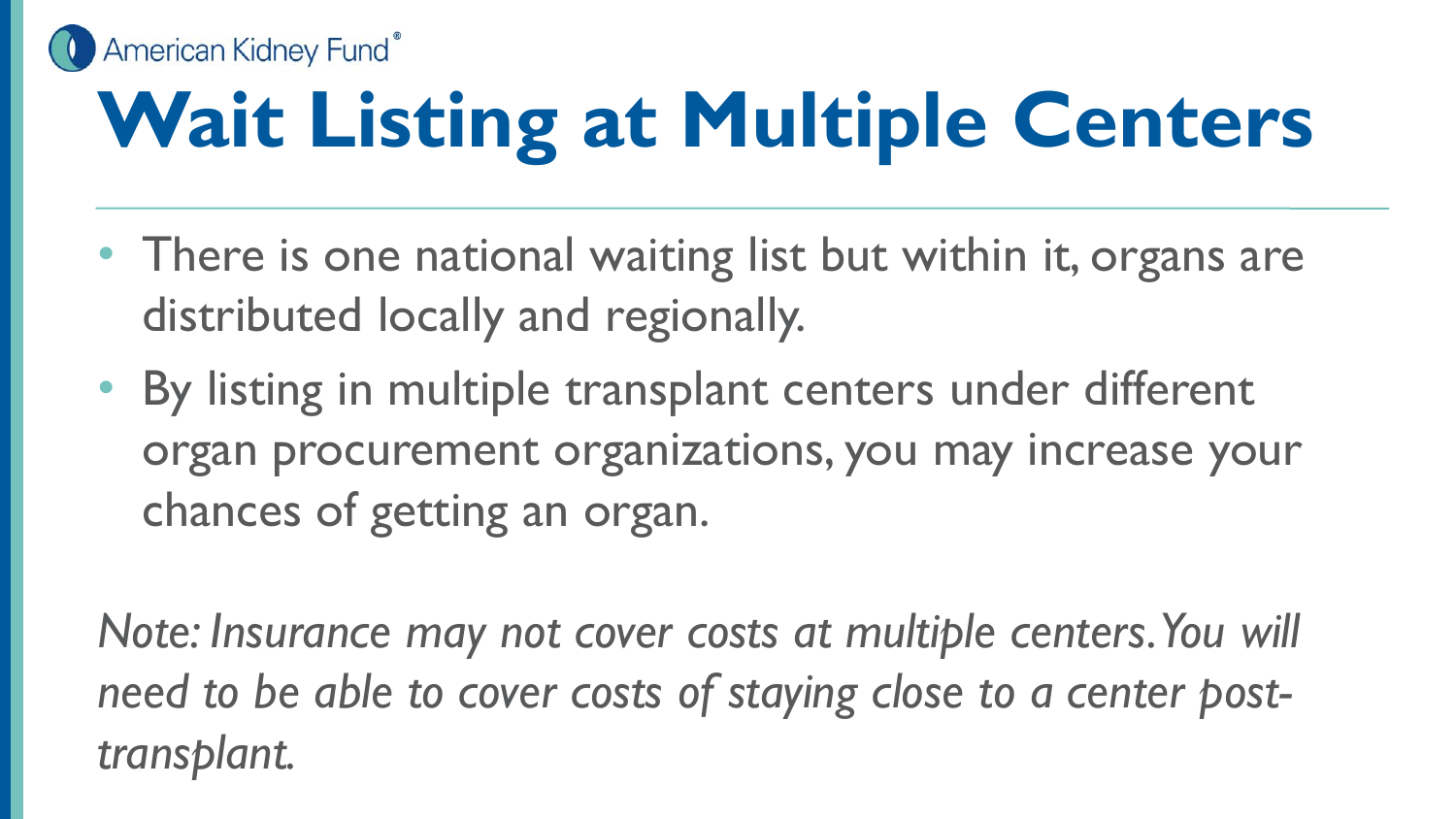

#### **On-Call Process**

- Target patient
- Back-up to the target patient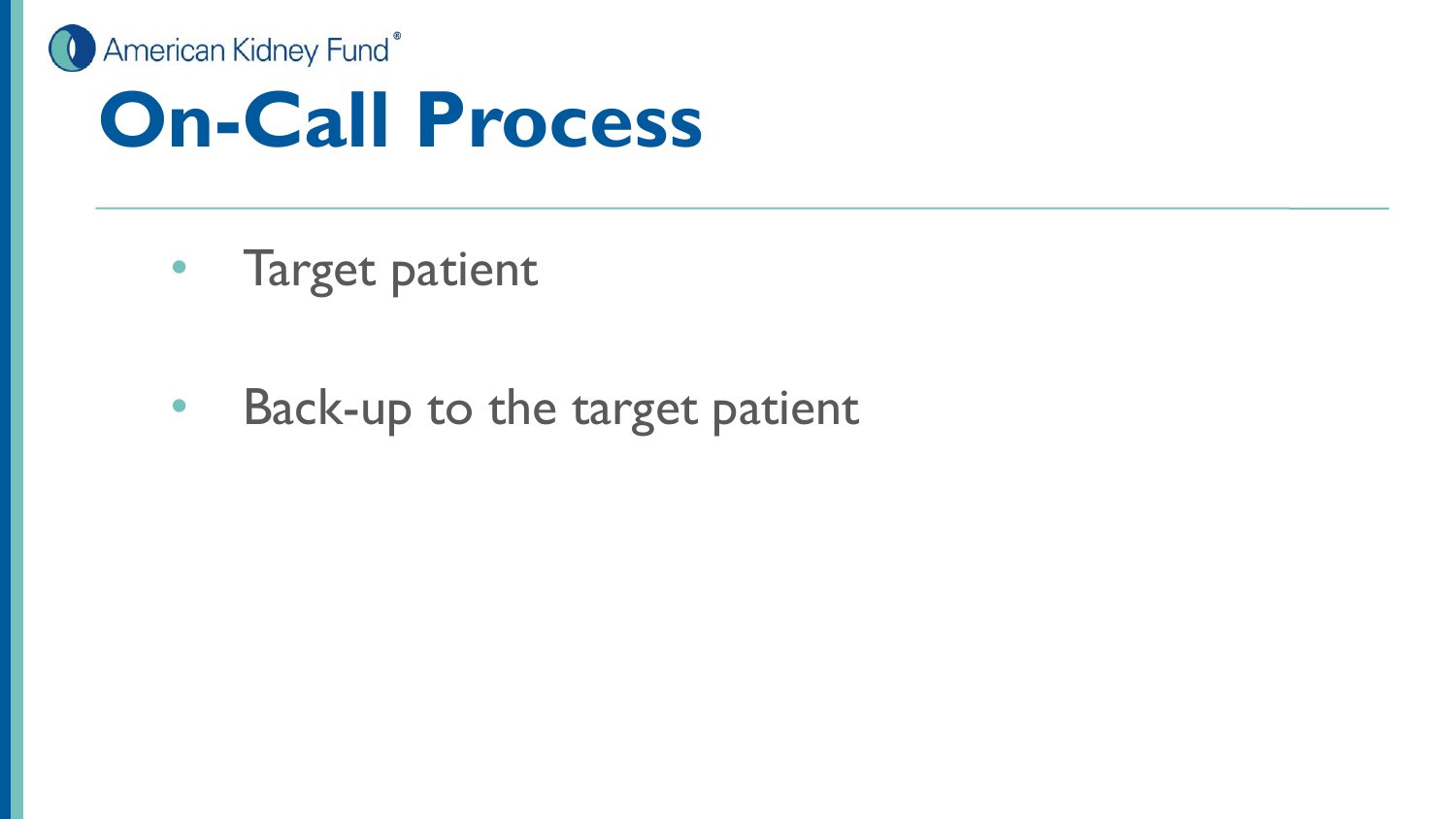#### American Kidney Fund® **Living Donation - Basics**

- $\sim$  1 in 4 people were willing to donate if they knew someone in need (NKF survey)
- Two main types of living donation
	- Directed donation (related or unrelated)
	- Non-directed donation (altruistic)

**You don't need to have the same blood type or be a "match" to donate.** If you have a healthy, willing donor, the transplant team can likely find a way to make your transplant happen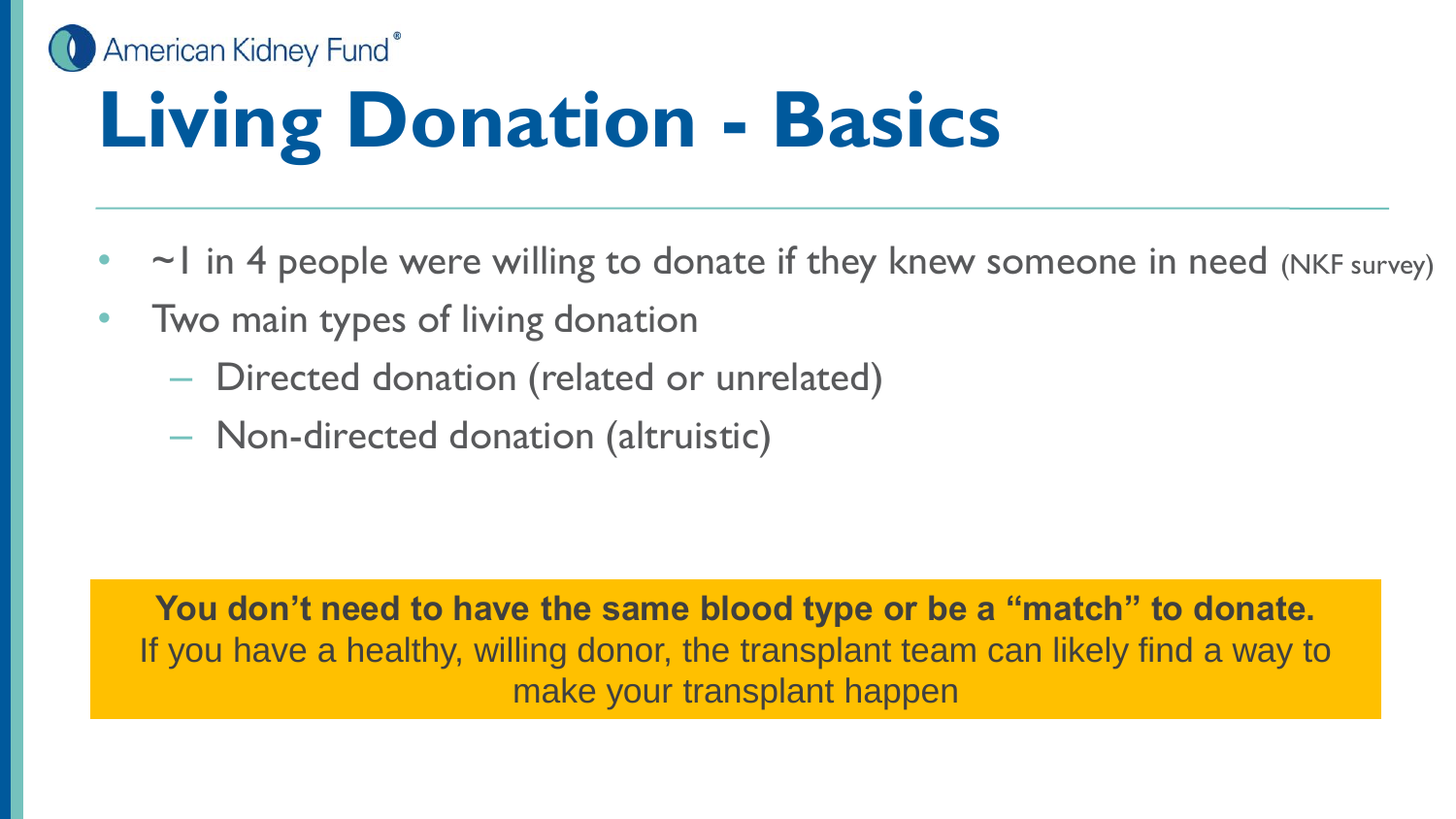American Kidney Fund®

## **Living Donation Benefits**

- Minimal wait time
- Work better and last longer than deceased donor kidneys
	- Worse case scenario: If donor develops kidney failure, he/she is given priority on the wait list
- Shortens wait time for others
- Surgery is scheduled, giving donor and recipient time to plan
- Preemptive transplant can allow the patient to avoid dialysis
- Cost of donor's medical care is covered by recipient's insurance or Medicare\*

*\*Time off from work, travel expenses, lodging and other incidentals are not covered—but please contact the National Living Donation Assistance Center for this type of support [www.nldac.org](http://www.naldac.org/)*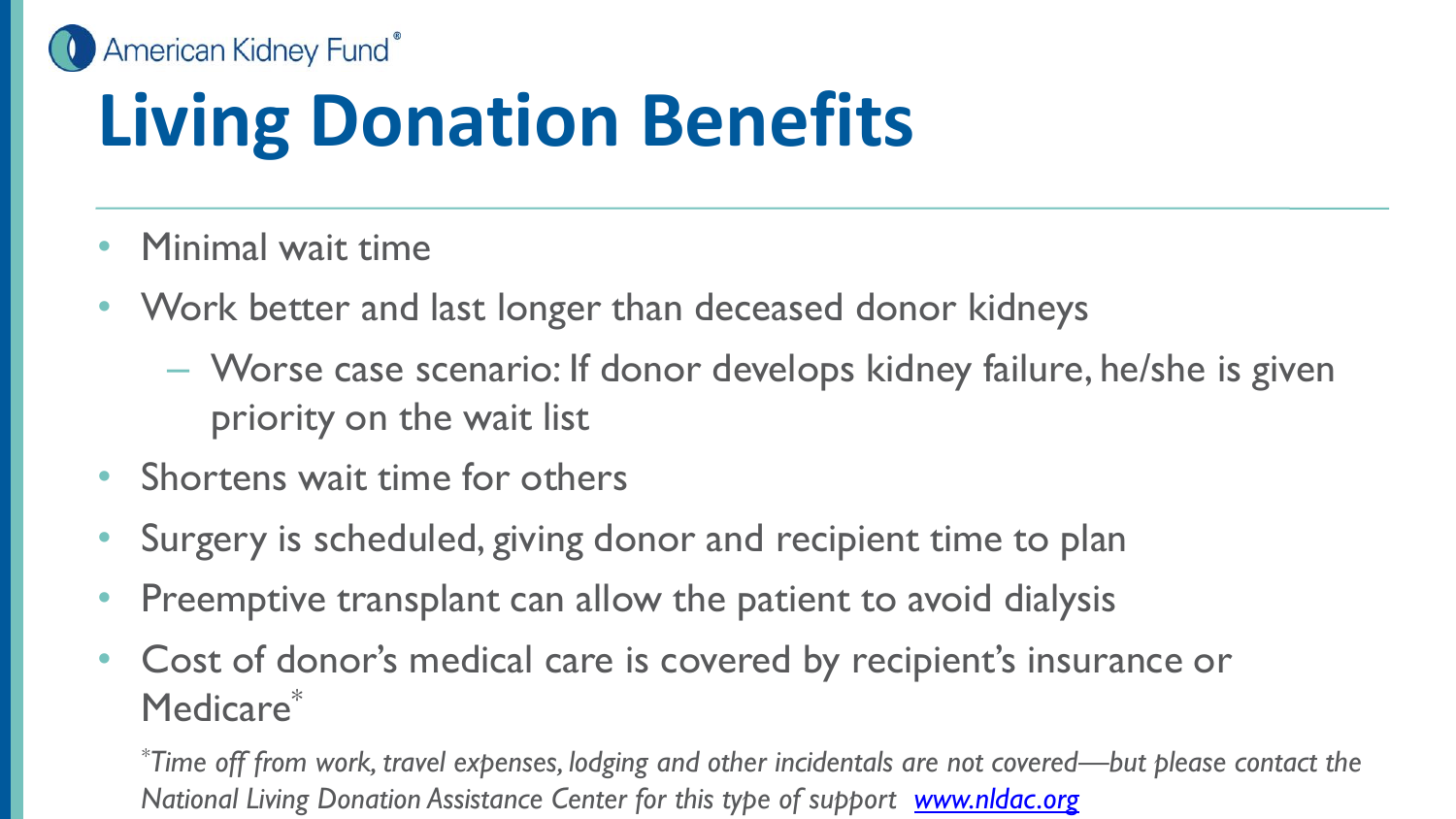

### **Paired Donation**

- Exchange organs with another donor/recipient pair to make a better match
- This can be between two pairs or more.
- Goal: find the best possible kidney for each recipient.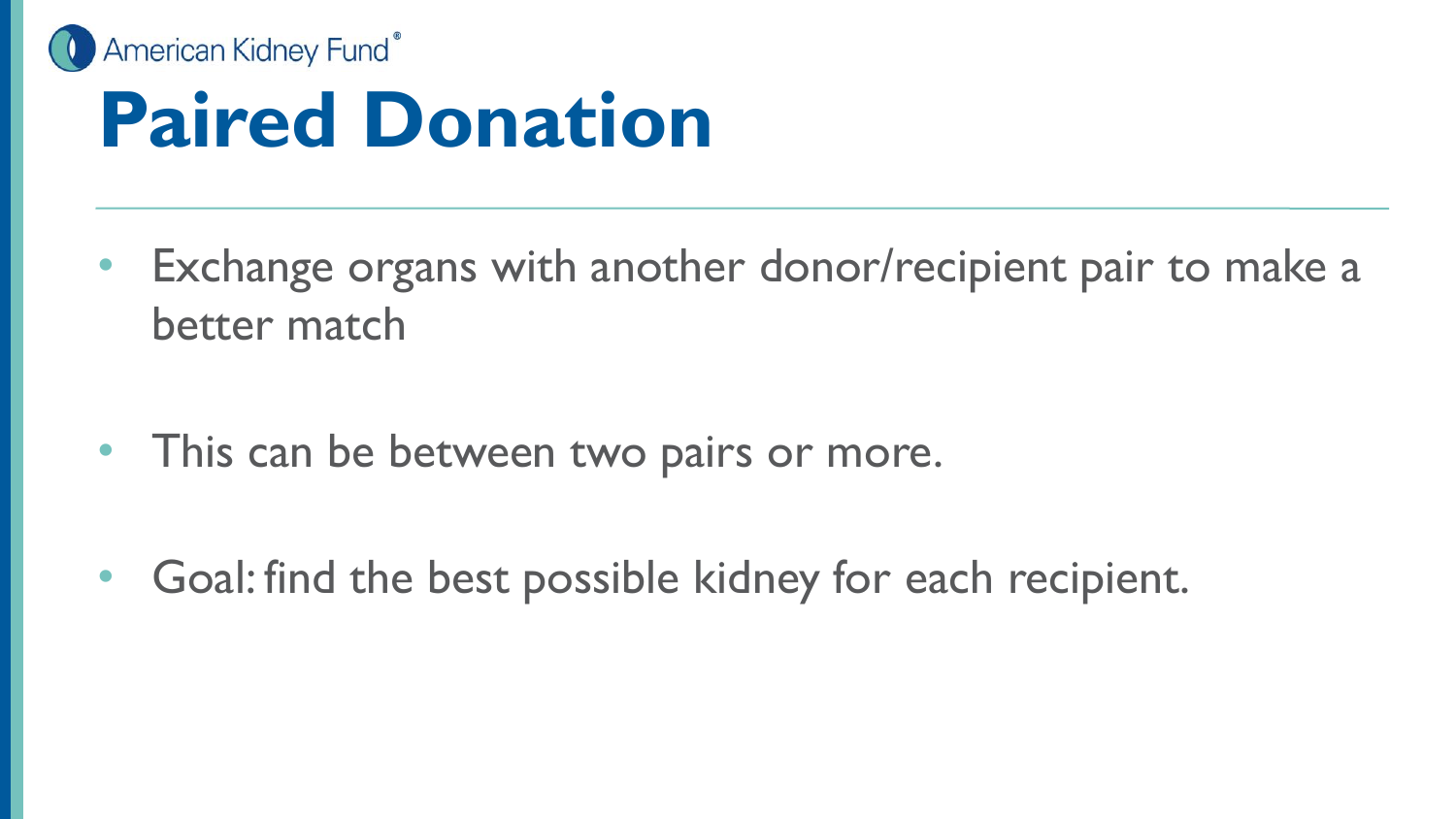American Kidney Fund®

# **Recovery Post-Living Donation**

- 2 days in the hospital
- 4-6 weeks for full recovery
	- *Return to work in as little as 2 weeks*
- Will require temporary pain medicines
- No dietary restrictions after donation
	- *Recommend a healthy, balanced diet*
- No physical activity restrictions after recovery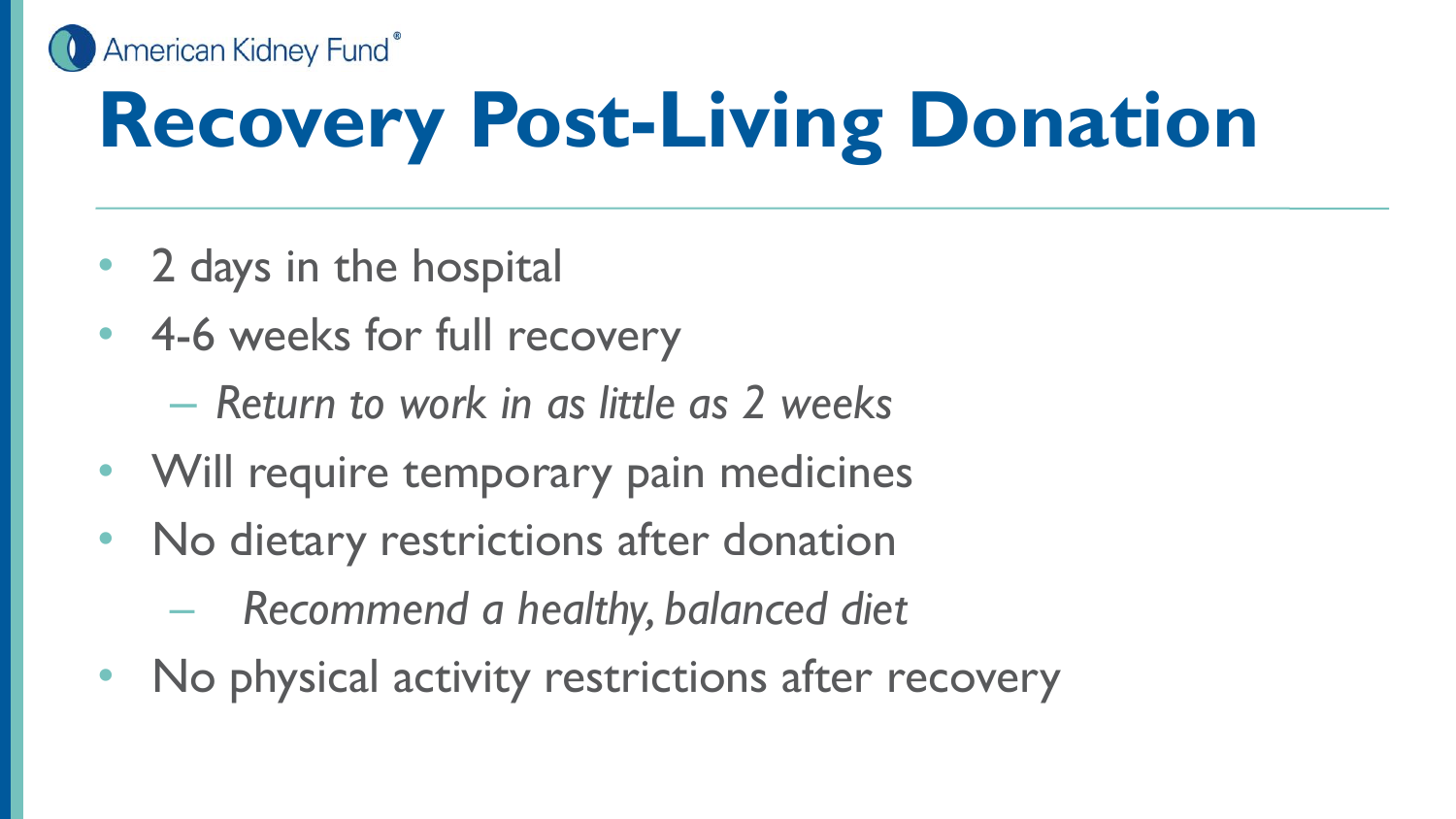American Kidney Fund®

# **Finding a Living Donor**

#### Identify social networks:

- **People** 
	- Family
	- Friends
	- Neighbors
	- Coworkers
	- Religious groups
	- Recreational groups
	- Volunteer/ charity groups
	- Hobbies (golf, bowling, etc.)
- Media
	- Local newspaper
	- Community flyers
	- Church bulletin
	- E-mail groups
	- Blogs
	- Facebook
	- Personal website
	- Twitter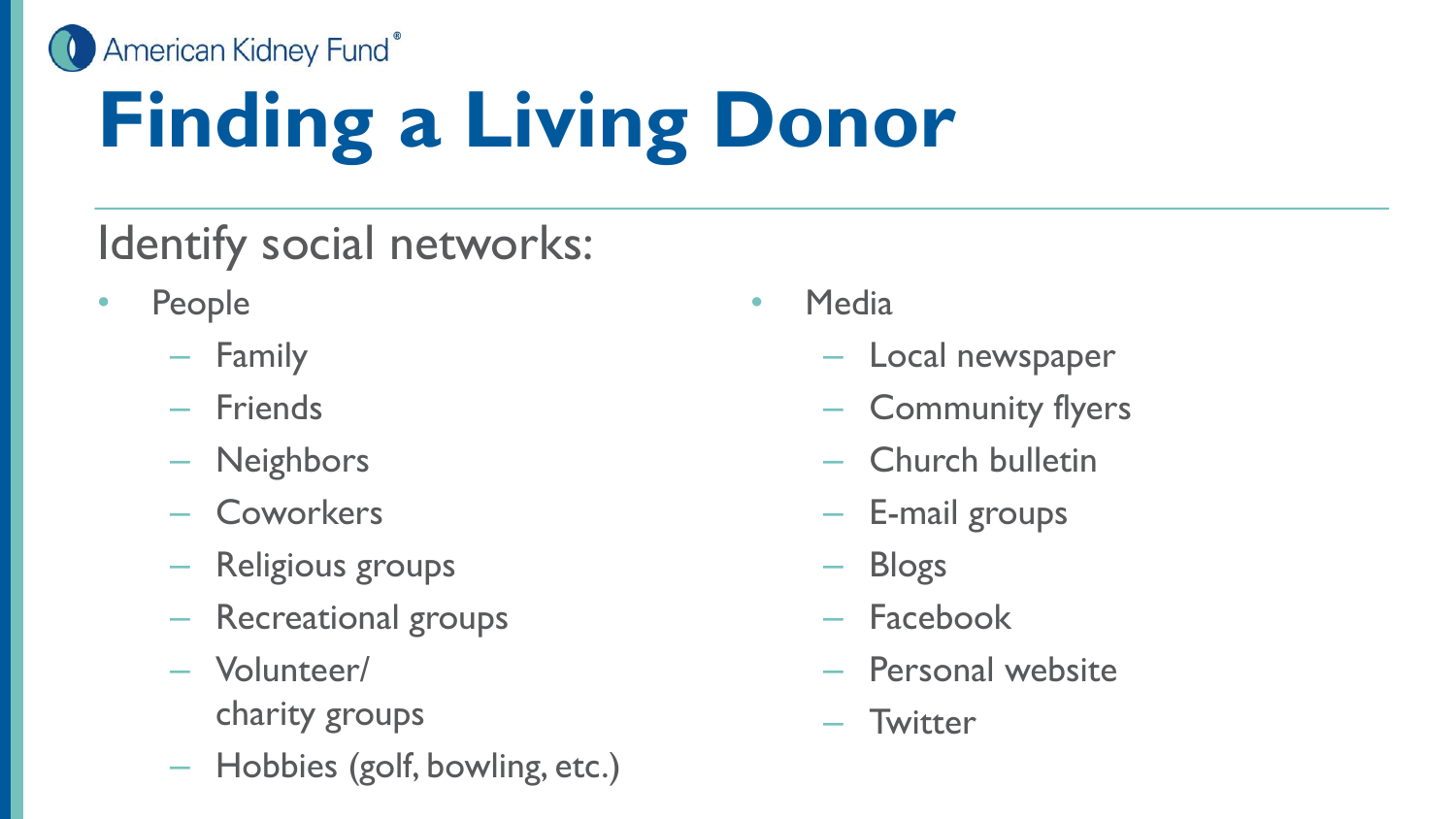

## **Finding a Living Donor**

Using social networks:

- Plan ahead
- Ask for help
- Approach group/community leaders ahead of time
- Brainstorm the most appropriate ways to approach people (in person, over the phone, via email, etc.)
- Plan what to say in advance
- Post bulletins or flyers that allow people to contact you
- Give people contact information for the transplant center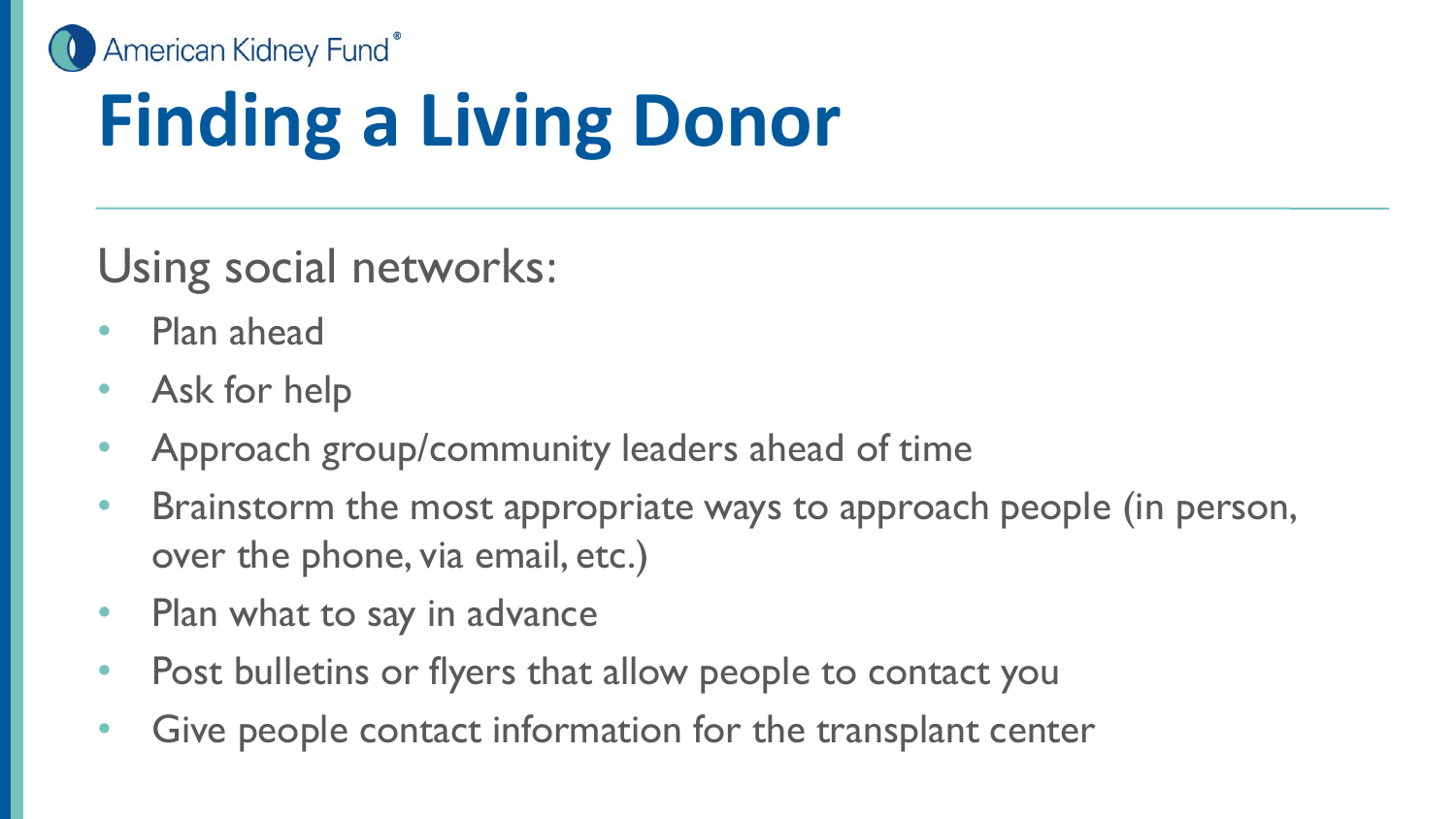

## **Finding a Living Donor**

#### Having conversations with potential donors:

- Things you SHOULD do:
	- Introduce yourself
	- Be honest and use facts
	- Be respectful
	- Use your educational materials
- Things you CANNOT do:
	- Pressure someone
	- Use force
	- Bribe someone
	- Pay someone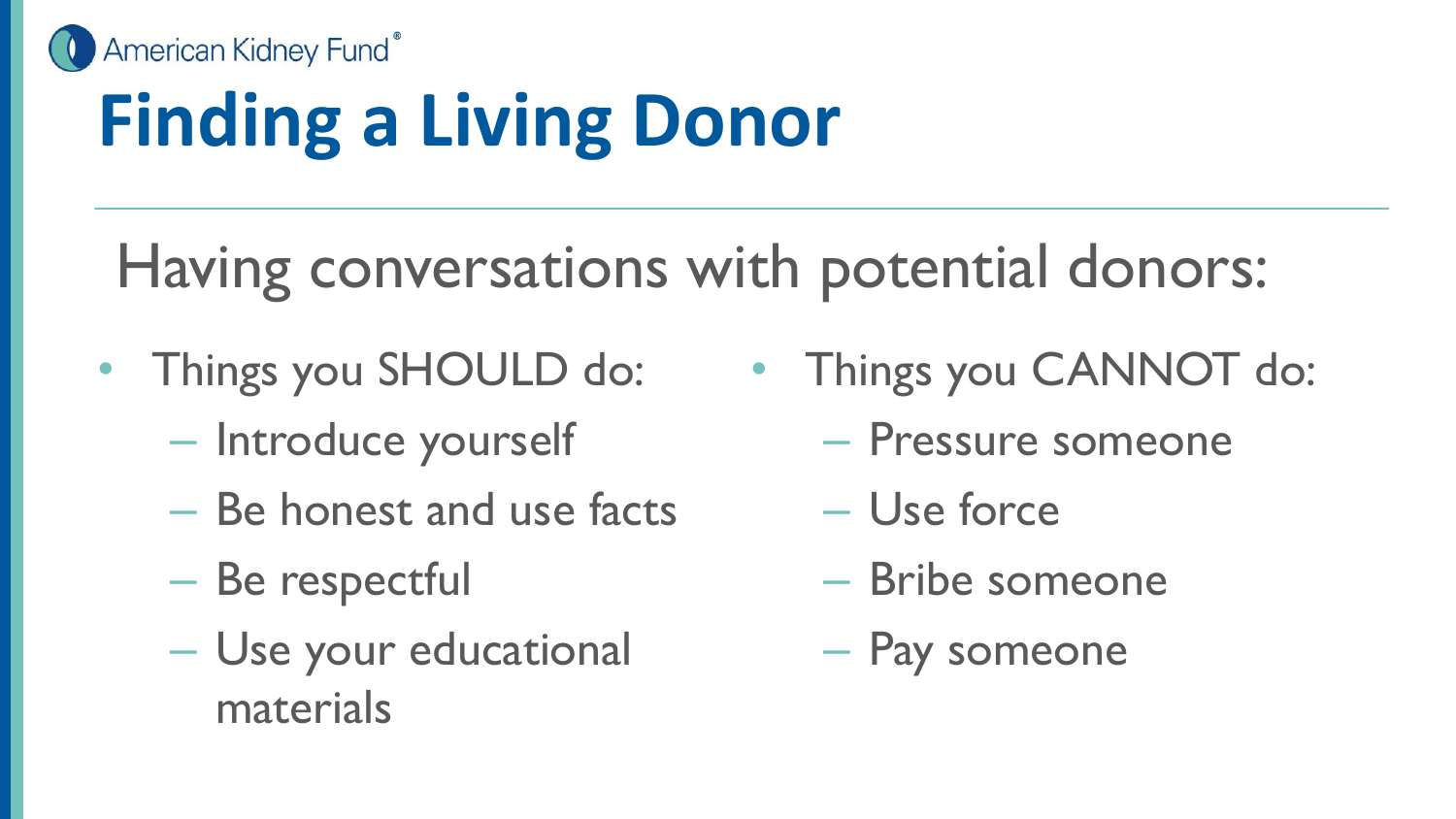

# **Transplant Surgery**

**Example of a Kidney Transplant** 

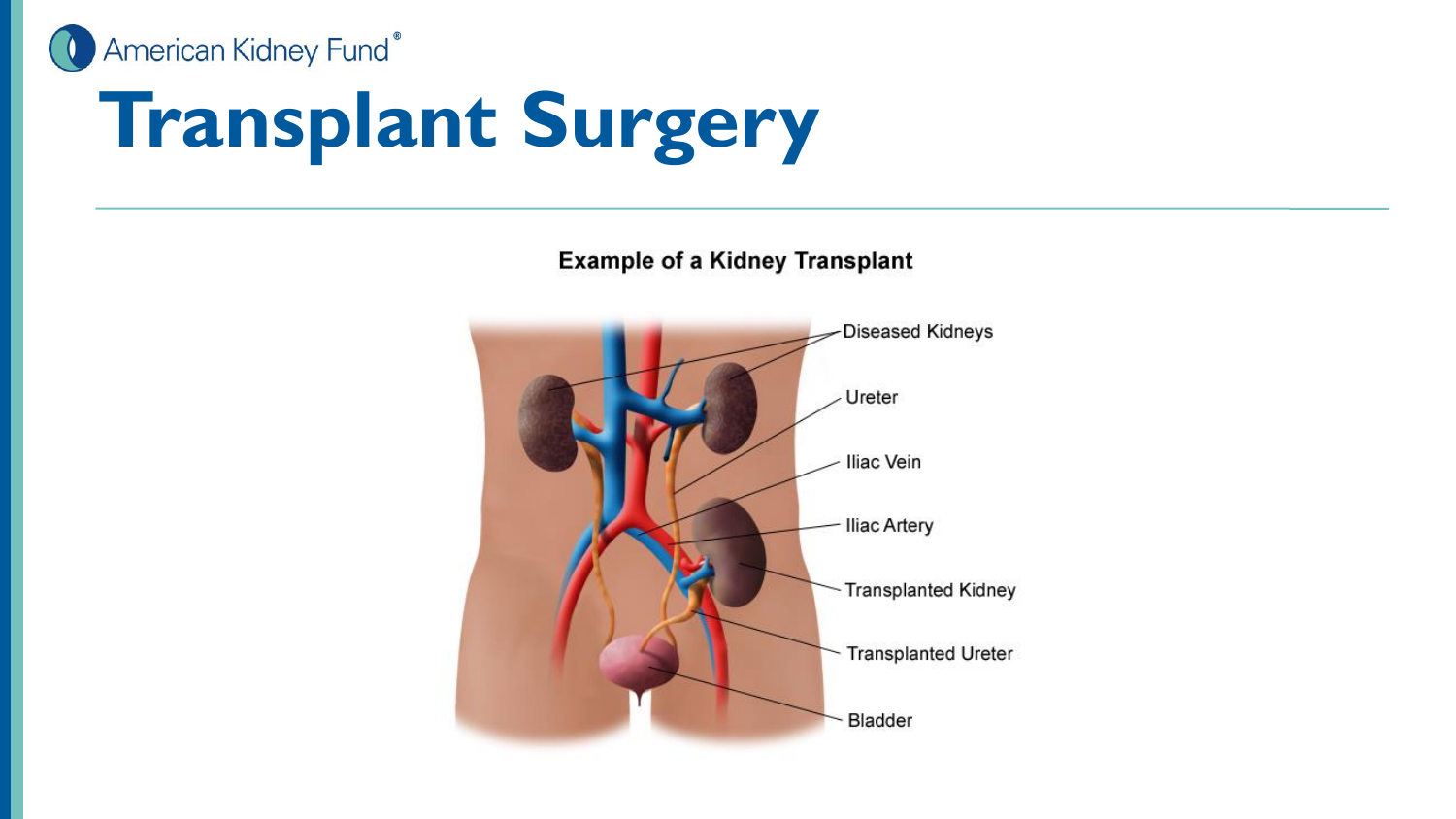

#### **Medications**

- Immunosuppressive or anti-rejection medications
- Antibiotics and anti-virals
- Medication to prevent heartburn/gastritis
- Blood pressure medication
- Diabetes medication
- Cholesterol medication
- Pain medication *(temporary)*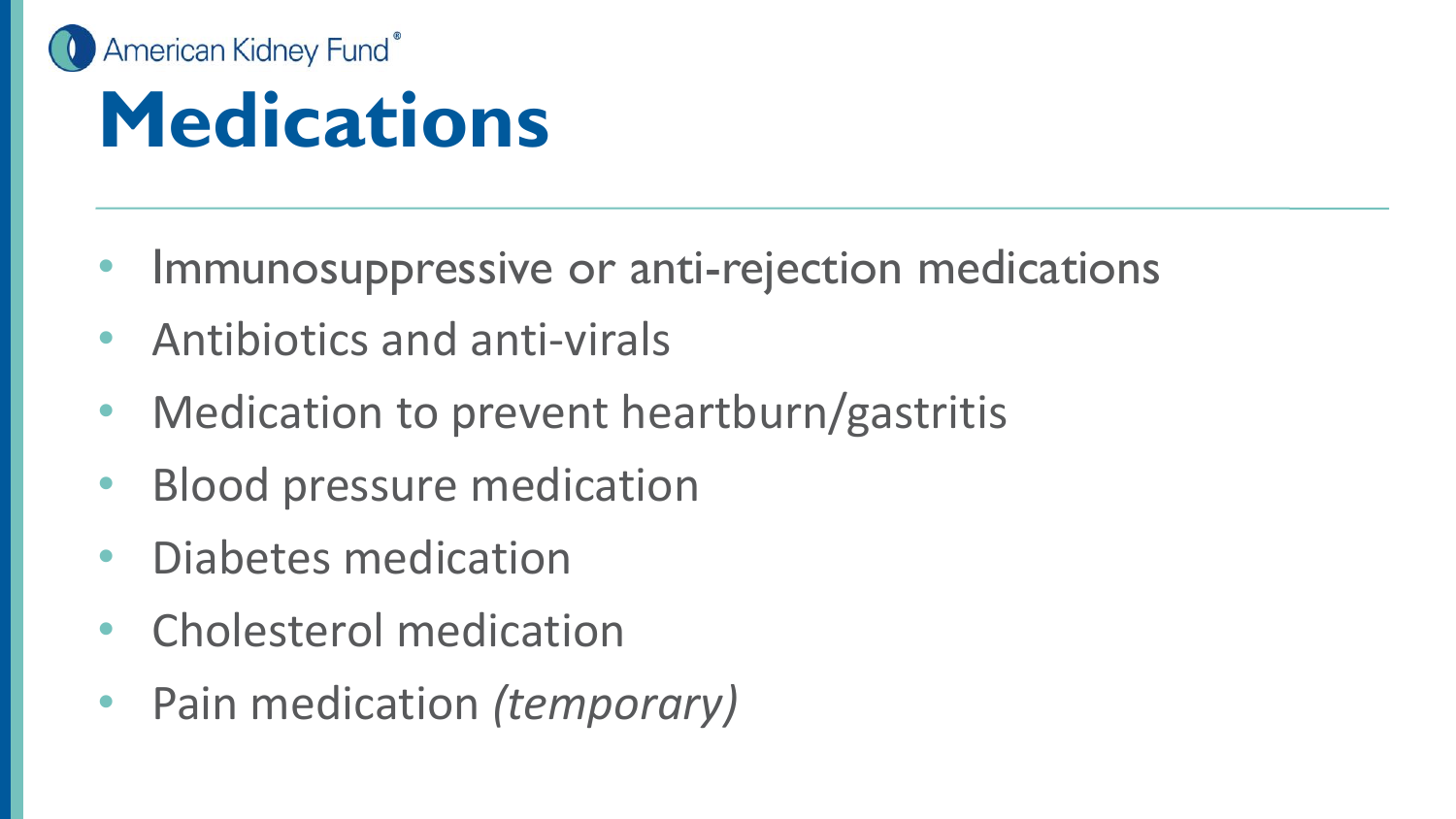

## **Hospital Stay**

• Some patients may have delayed graft function and may require dialysis for some time.

- Average length of stay
	- Living donor surgery: 3 to 4 days
	- Deceased donor surgery: 4 to 7 days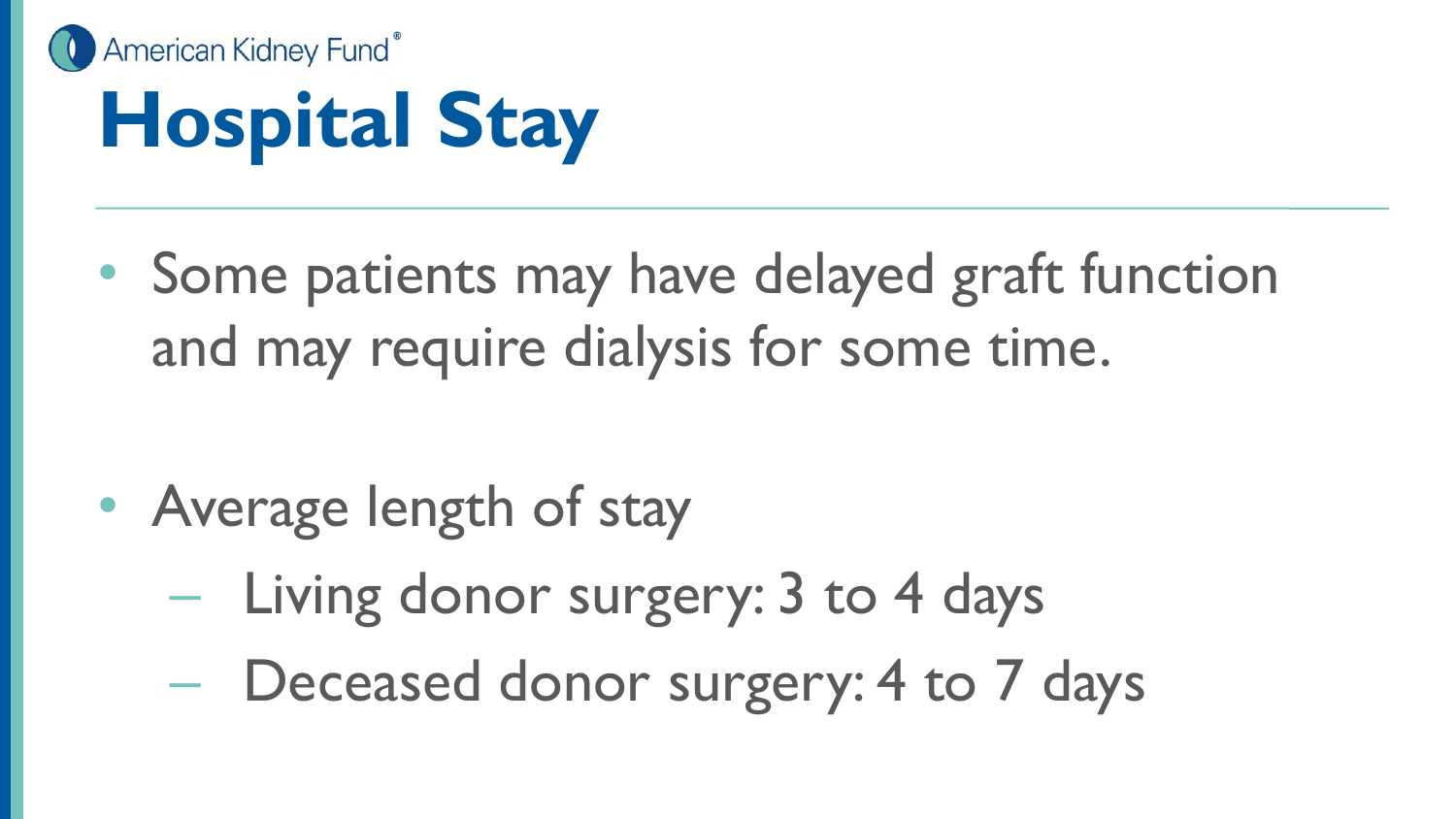

## **Post-Transplant Care**

- Post-transplant coordinator
- Follow-up appointments
- Frequent lab and medication dosage monitoring
- Resources: [http://www.kidneyfund.org/training/webinars/adjusting-to](http://www.kidneyfund.org/training/webinars/adjusting-to-life-after-kidney-transplant.html)life-after-kidney-transplant.html

*Note: Patients of reproductive age need to discuss plans for birth control and pregnancy during this time. Immunosuppressive medications can lead to birth defects.*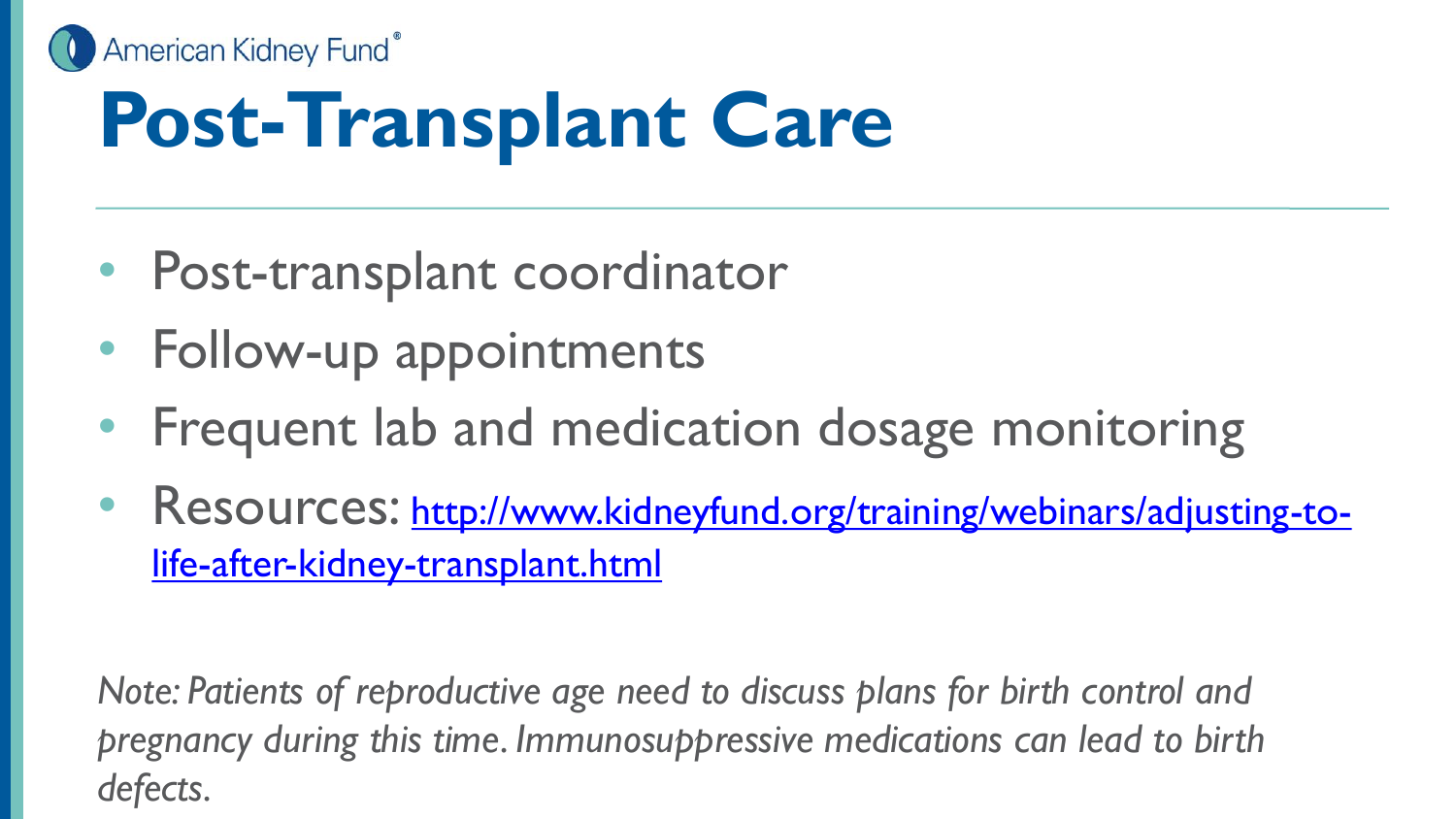

## **Important Points to Remember**

#### **Be engaged with your health care team!**

- Stay in touch with your transplant coordinator.
- Keep your contact information up to date.
- Update your transplant center on any changes to your health or medical history.
- Make sure your blood sample is received by the immunogenetics lab every 30 or 90 days. You can do this by checking with your coordinator.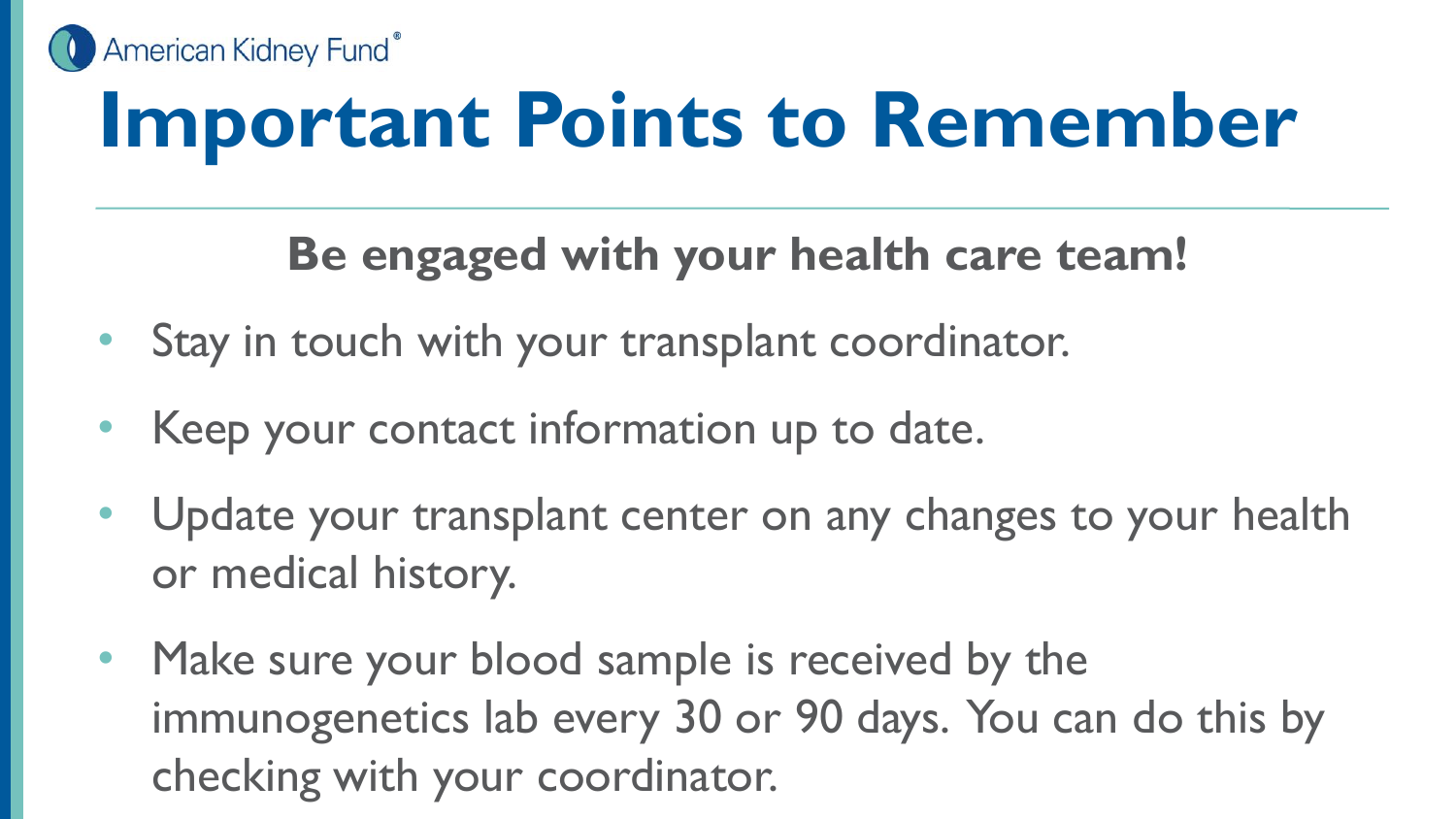

## **Reliable Health Information**

• **American Kidney Fund** [www.kidneyfund.org/transplant](http://www.kidneyfund.org/transplant)

• **United Network for Organ Sharing** [www.unos.org](http://www.unos.org/)

• **American Society of Transplantation** [www.myast.org](http://www.myast.org/)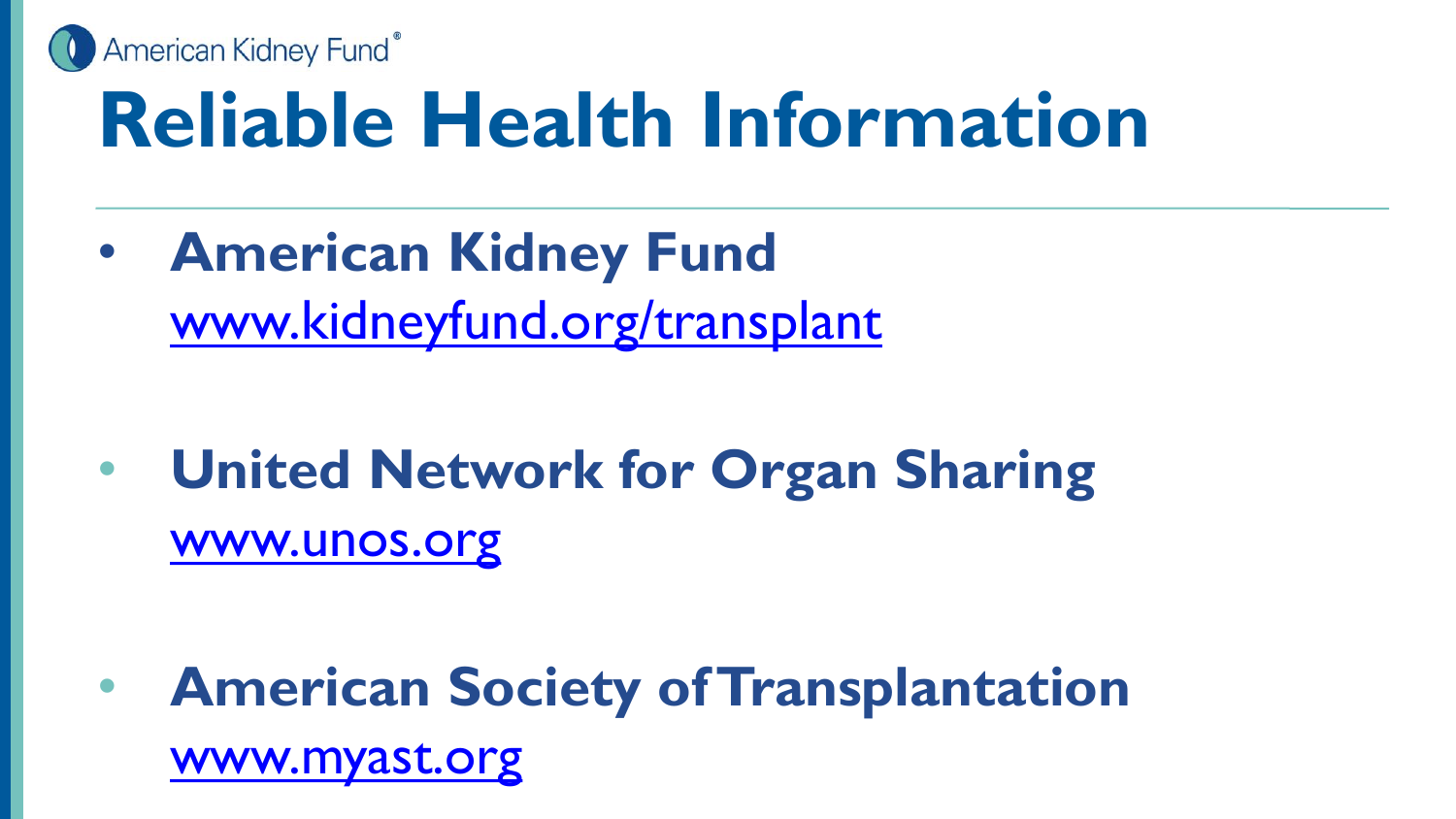

#### **Next Month's Webinar**



**Daniel Cukor, PhD**

Associate Professor SUNY Downstate Medical Center

#### **Depression & Kidney Disease**

**Wednesday, May 23, 2018 | 1-2 p.m. (EST)**

- Recognizing the signs of depression
- The connection between kidney disease and depression
- Ways to manage and treat depression

**Visit KidneyFund.org/webinars to register**